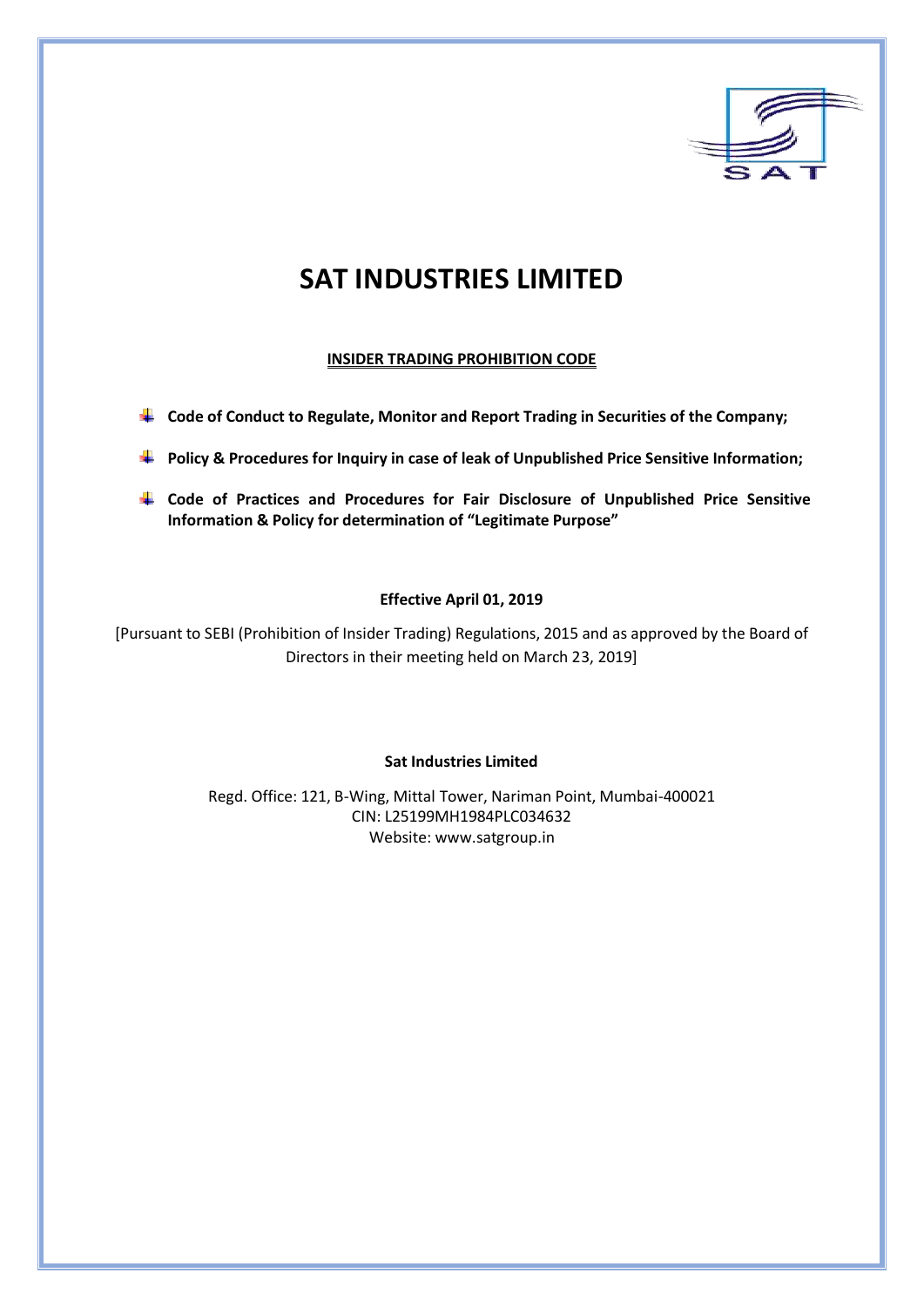

#### **SAT INDUSTRIES LIMITED**

#### **Code of Conduct to Regulate, Monitor and Report Trading in Securities of the Company**

#### **Background**

Preventing insider trading is necessary to comply with securities law and to preserve the reputation and integrity of SAT INDUSTRIES LIMITED (the "**Company**") and all persons associated with it. "Insider Trading" may occur when any person subscribes, buys, sells, deals, or agrees to subscribe, buy, sell, deal in any securities and trades while in possession of inside information relating to the Securities of the Company or securities that are listed or proposed to be listed. As explained later in the Code, "Inside Information" is information relating to a company that is listed or proposed to be listed or its securities which is considered to be both "price sensitive" and "not generally available". Insider Trading is an offence punishable under extant laws in India. Insider Trading is prohibited and could result in serious sanctions, including dismissal from the employment of the Company of the concerned persons.

This Code has been formulated to regulate, monitor and report trading by the Designated Persons to comply with the Securities and Exchange Board of India (Prohibition of Insider Trading) Regulations, 2015, as amended from time to time. The Code is prescribed to ensure that the Designated Persons do not trade in the Securities of the Company when in possession of UPSI, and to prevent any speculative dealings, knowingly or unknowingly, by the Designated Persons.

The Company has no tolerance for any form of Insider Trading or similar unlawful security related trade practices.

#### **References**

This Code should be referred to in conjunction, amongst others, with the following:

- SEBI (Prohibition of Insider Trading) Regulations 2015, as amended from time to time;
- Applicable provisions of Companies Act, 2013 as amended from time to time;
- Company's Code of Business Conduct & Ethics;

#### **Interpretation**

Words and expressions not defined in this Policy shall have the same meaning as contained in the SEBI (Prohibition of Insider Trading) Regulations, 2015 (SEBI PIT Regulations), Securities and Exchange Board of India Act, 1992, the Securities Contracts (Regulation) Act, 1956, the Depositories Act, 1996 or the Companies Act, 2013 and the rules and regulations made thereunder.

## **Scope & Applicability**

This Code is applicable to all Insiders. Every Insider must review this code. Questions regarding this Code should be directed to the Compliance Officer at email Id *[corporate@satgroup.in](mailto:corporate@satgroup.in)*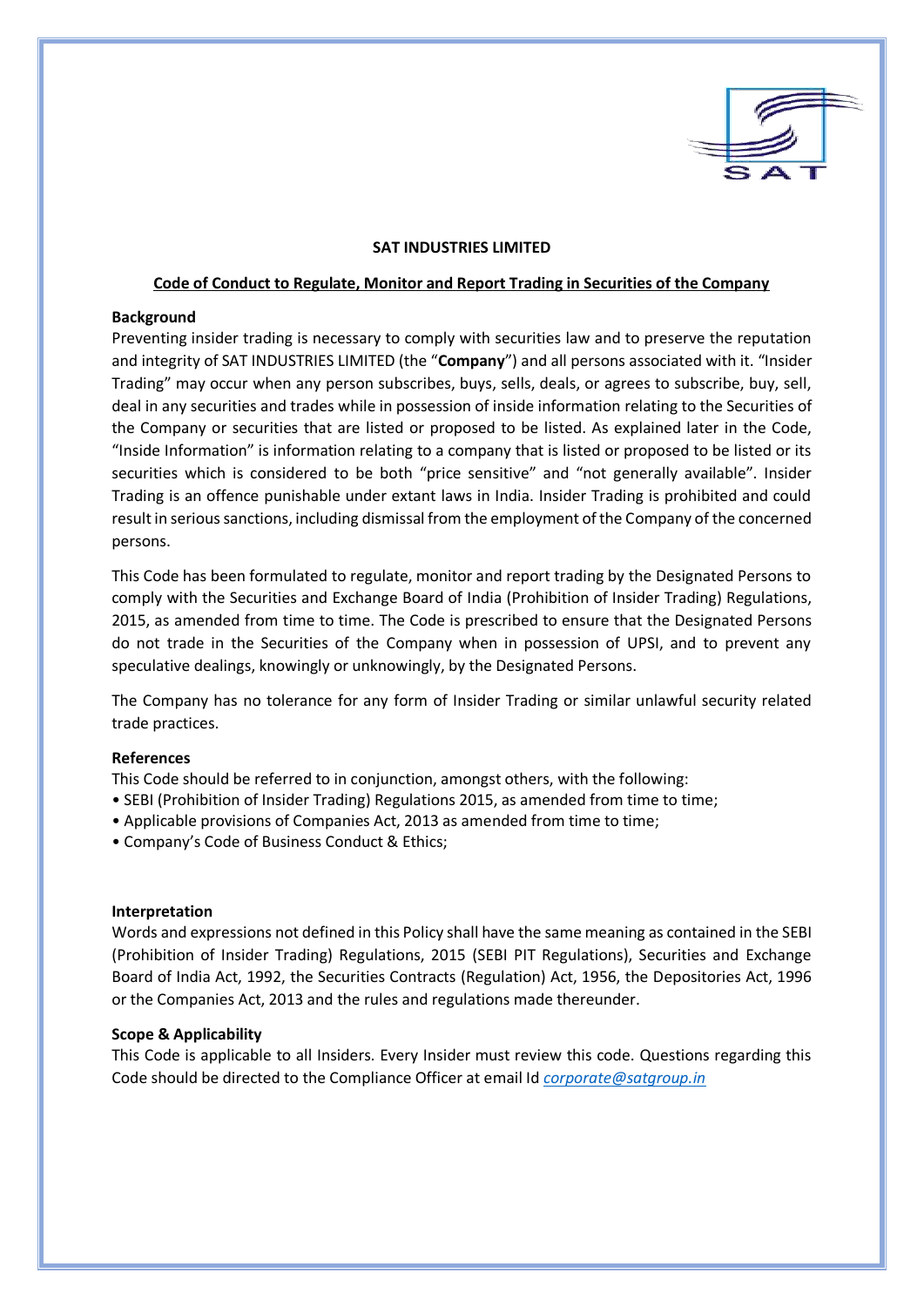

#### **Definitions**

- **Fallent** Insiders include:
- 1) Designated Persons comprising:
	- a) Promoter, Directors, KMPs & Senior Management of the Company;
	- b) Directors and KMPs of the holding Company and material subsidiary Companies, if any;
	- c) Such employee in the finance, accounts, secretarial and legal department as may be determined and informed by the Compliance officer;
	- d) Such other persons which in the opinion of the Compliance Officer is in possession of UPSI;
	- e) Immediate Relatives of persons covered under clause (a) to (d);
- 2) Connected Person as defined in SEBI PIT Regulations;
- 3) Any person who is in possession of or having access to UPSI;
- 4) Any other person who may be included in the ambit of definition of Insider as per applicable SEBI Regulations or which in the opinion of the Compliance Officer of the Company needs to be included in the category of Insider;
- 5) Persons as mentioned under clause (a) to (e) who have ceased to be associated with the Company shall be deemed as Insiders and shall not, for a period of 6 (six) months from date of cessation, directly or indirectly trade in Company's Securities while in possession of any UPSI;
- 6) Persons as mentioned under clause (a) to (e) above who ceases to be an Insider as per the Designated Person list shall be considered as an Insider for a cooling period of 3(three) months.

## **Immediate Relative**

Means a spouse of a person, and includes parent, sibling, and child of such person or of the spouse, any of whom is either dependent financially on such person, or consults such person in taking decisions relating to trading in securities;

*Note: If spouse is financially independent and doesn't consult an Insider while taking trading decisions, the spouse won't be exempted from the definition of immediate relative. A spouse is presumed to be an "Immediate Relative", unless rebutted so.*

## **Unpublished Price Sensitive Information (UPSI)**

Means any information, relating to Company or its Securities, directly or indirectly, that is not generally available which upon becoming generally available, is likely to materially affect the price of the Securities and shall, ordinarily including but not restricted to, information relating to the following: -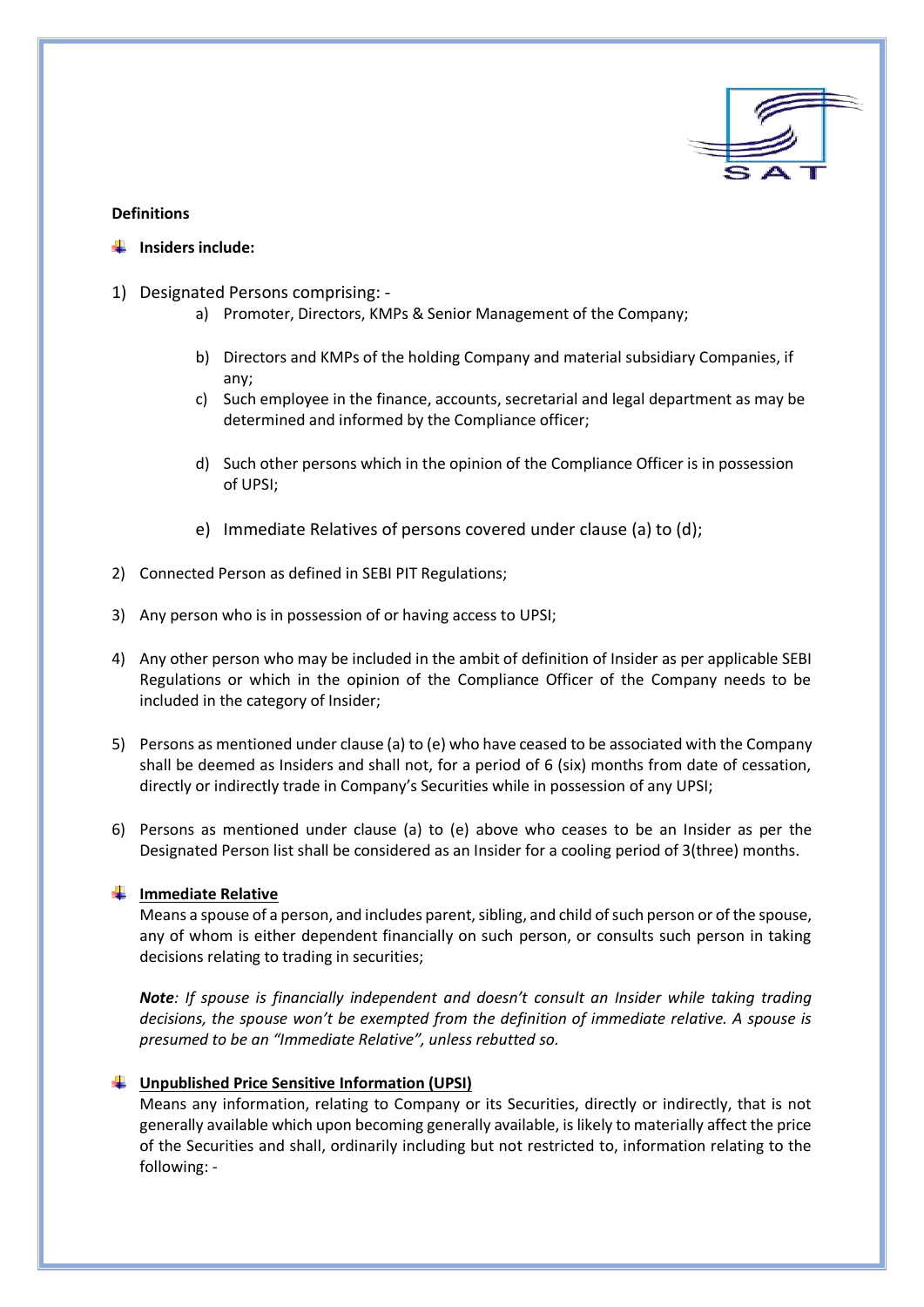

- $\checkmark$  financial results:
- $\checkmark$  dividends;
- $\checkmark$  change in capital structure;
- $\checkmark$  mergers, de-mergers, acquisitions, delisting's, disposals and expansion of business and such other transactions;
- $\checkmark$  changes in Key Managerial Personnel (KMP);
- $\checkmark$  Any other event as may be determined by the Company/ the Compliance Officer which is likely to materially affect the price of the Securities of the Company.

## **Trading:**

Means and includes subscribing, buying, selling, dealing, or agreeing to subscribe, buy, sell, deal in or pledge any Securities of the Company, and "Trade" shall be construed accordingly;

#### **What Is Insider Trading**

"Insider Trading" is principally the act of Trading in Securities with the advantage of having asymmetrical access to UPSI, which when published, would impact the price of the Securities in the market.

The definition of 'Trading' under the SEBI Regulations, is a wide one, and includes, amongst other things, subscribing, buying, selling, dealing, or agreeing to do any of those things. Further, pledging of securities of the Company, while in possession of UPSI, shall be construed as 'Trading'.

It is generally understood that Insider Trading includes the following:

- $\checkmark$  Trading by Insiders/ employees/ Designate Persons and their respective Immediate Relatives, while in possession of, or having access to, UPSI, regardless of how one came in possession of or had access to such information; or
- $\checkmark$  Communicating, providing, allowing access or tipping UPSI to others, including recommending any Trade in Securities of the Company, while in possession of, or having access to, such information.

Trading by Portfolio Managers on behalf of the Insiders is also considered as Insider Trading and hence the Designated Persons are expected to take due precaution while trading in Securities through Portfolio Managers by.

Insiders have independent fiduciary duties to their company and its shareholders not to trade on UPSI relating to the company's securities. All Directors and Employees of the Company should consider themselves as Insiders with respect to UPSI about business, activities and Securities. Directors and Employees shall neither trade in Company's Securities while in possession of UPSI relating to the Company nor tip (nor communicate, provide or allow access except on a need-toknow basis in furtherance of Legitimate Purposes, performance of duties or discharge of legal obligations) such information to others.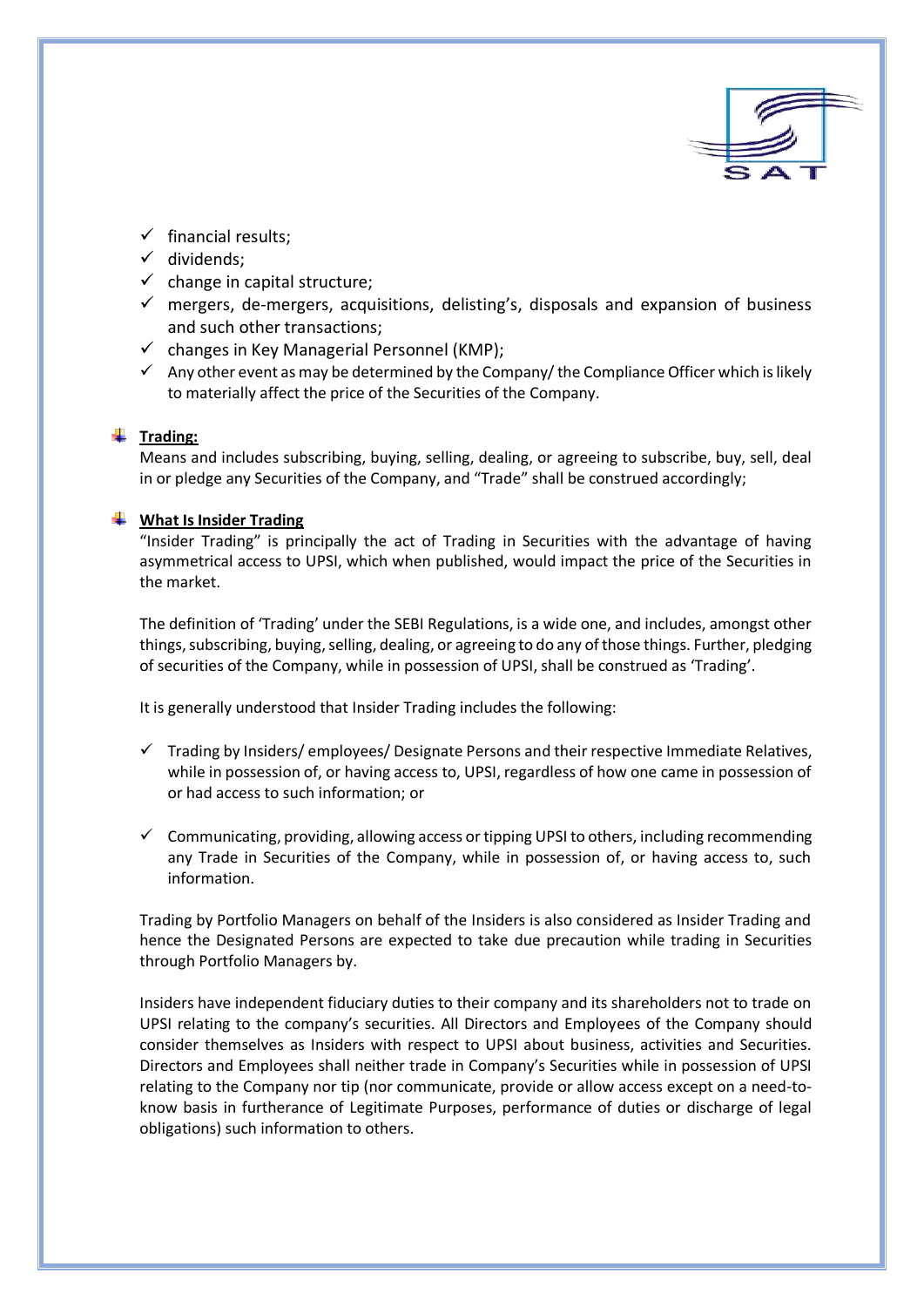

When a person has traded in securities while in possession of UPSI, his trades would have been presumed to have been motivated by the knowledge and awareness of such information in his possession.

## **Consequence of Non-Compliance with the Policy**

Failure to comply with this Code is a disciplinary issue and may also constitute a criminal offence in certain cases. Any employee including their Immediate Relatives who violates the provisions of this Code shall be liable for such penal/disciplinary/remedial action as may be considered appropriate by the Board as per the sanction framework decided and approved by the board. All Breaches of this Code with actions taken by the Board shall be reported to the Audit Committee & Board of Directors of the Company on a quarterly basis. The above actions of Company will be without prejudice to any civil or criminal action that the regulatory authorities may initiate against such an employee.

## **Penalties by the Statutory Authorities**

If any Insider contravenes any of the provisions of the Insider Trading Code / SEBI Regulations, such Insider will be liable for appropriate penal actions in accordance with the provisions of the SEBI Act, 1992. The minimum penalty under the SEBI Act, 1992 is Rs.10 Lakhs, which can go up to Rs. 25 crores or 3 times the profit made from trading, whichever is higher.

## **Various Procedures which have been put in place by Sat Industries Limited to Prevent Insider Trading**

The following procedures have been established, and will be maintained and enforced, by the Company to prevent Insider Trading. Every Designated Employee required to follow these procedures:

## **Restrictions on Access to UPSI**

## **Access to Information:**

While dealing with UPSI, including in relation to the Company's business, earnings or prospects, capital raising, etc., the Company/ Compliance Officer shall ensure that any disclosure of UPSI will be on a need-to-know basis only and that no communication of UPSI takes places, except in furtherance of legitimate purposes, performance of duties or discharge of legal obligation;

Designated Persons are obliged to treat UPSI with due care and have a duty to safeguard UPSI irrespective of source of receipt of UPSI. Designated Persons shall use UPSI for the specified purpose only and not for any personal gain/ avoiding any loss/ breach of applicable law.

## **Inquiries from Third Parties**

Inquiries from third parties, such as analysts or members of the media, about the Company should be directed/handled as per internal policy.

## **Limitations on Access to UPSI**

The following procedures are designed to maintain confidentiality of UPSI:

 $\checkmark$  Designated Persons should take all steps and precautions necessary to restrict access to, and secure, UPSI by, among other things: -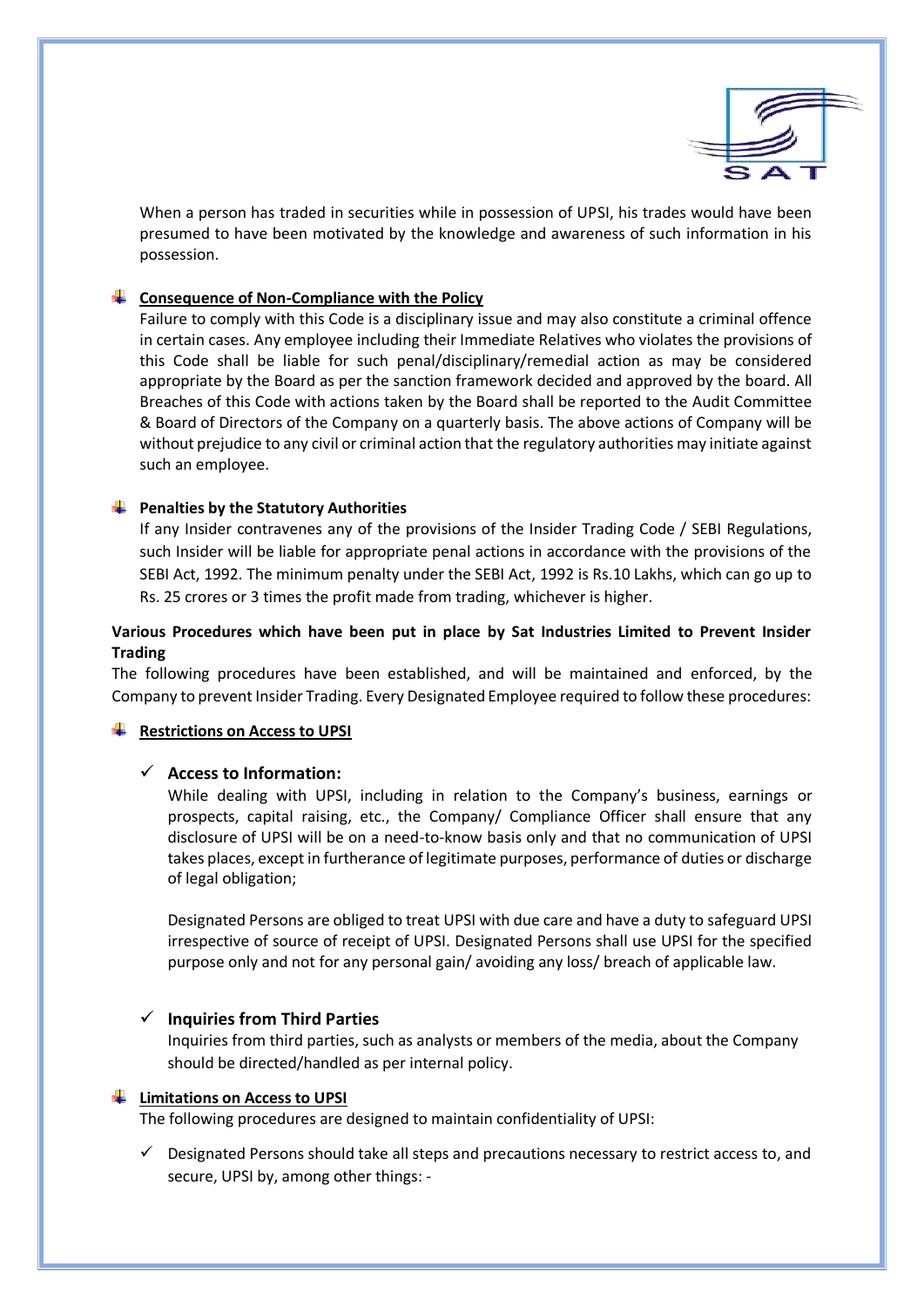

a) maintaining the confidentiality of UPSI;

b) conducting their business/ professions and personal/ social activities so as not to risk inadvertent disclosure of UPSI;

c) reviewing confidential documents in public places should be restricted so as to prevent access to UPSI by unauthorized persons.

- $\checkmark$  Restricting access to documents and files (including computer files) containing UPSI to persons on a need-to-know basis (including maintaining control over the distribution of documents and drafts of documents);
- $\checkmark$  Files containing UPSI shall be kept secured with restricted access, and computer files containing UPSI should be protected with the help of login, passwords, etc. Appropriate physical and informational barriers shall be put in place to ensure confidentiality of UPSI;
- $\checkmark$  Promptly removing and cleaning up all confidential documents and other materials containing UPSI from conference rooms following the conclusion of any meetings;
- $\checkmark$  Disposing of all confidential documents and other papers containing UPSI, after there is no longer any business or other legally required need, through shredders when appropriate;
- $\checkmark$  Restricting access to areas likely to contain confidential documents or UPSI; and
- $\checkmark$  Avoiding any discussion pertaining to UPSI in places where the information could be overheard by others, such as in elevators, restrooms, hallways, restaurants, airplanes or taxicabs, etc.;
- $\checkmark$  Persons in possession of, or having access to, UPSI, to the extent feasible, should conduct their business and other activities in areas separate from other Company activities, so as to avoid any leak of UPSI.

## **Chinese Walls Procedures**

- $\checkmark$  In terms of the Code, Designated Persons are considered as persons having access or expected to have access to UPSI.
- $\checkmark$  To prevent the misuse of UPSI, the Company will maintain "Chinese Walls" and segregate the premises into inside areas and public areas. Inside areas refer to those areas and departments of the Company in which UPSI may ordinarily be available. Public areas refer to those areas where any UPSI would ordinarily not be available, and to which any outside person may be allowed access.
- $\checkmark$  Inside areas shall be accessible in normal course only to Designated Persons. Designated Persons in the inside area shall not communicate any UPSI to anyone in public area. Further, Employees who are Designated Persons are to be physically segregated from Employees in public area. In exceptional circumstances Employees from the public areas may be brought "over the wall" and given confidential information on the basis of "need to know" criteria, under intimation to the Compliance Officer.
- $\checkmark$  Wherever there is a requirement of sharing UPSI by any Designated Person with another Employee/external third parties, etc., in furtherance of legitimate purposes, performance of duties or discharge of his/ her/ its legal obligations, the person to whom such information is proposed to be shared, shall be "wall-crossed" through wall-crossing procedure set out below.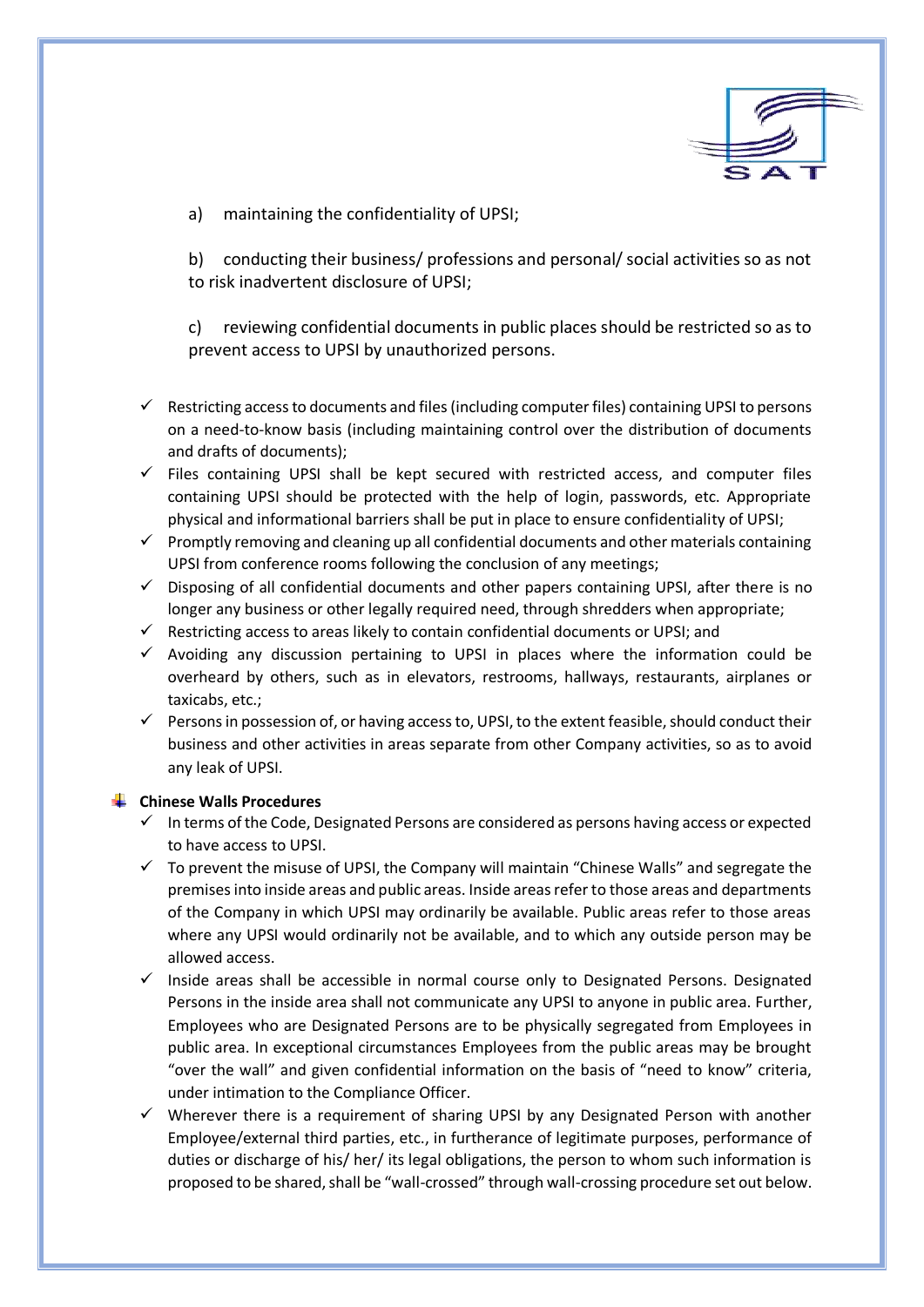

## **Procedure for wall-crossing**

- $\checkmark$  In the event any person is required to be wall crossed, i.e., brought over the Chinese Wall in order to obtain access to the UPSI for a specific purpose, prior approval of the Compliance Officer must be sought. The Compliance Officer shall consider whether the person being wall – crossed, is being provided UPSI on a need – to – know basis. Further, UPSI shared with such wall – crosser should be limited to the specific transaction or purpose for which such person's assistance is required.
- $\checkmark$  Persons who are wall crossed / receive UPSI should be notified that they would be deemed to be 'Designated Person' and 'Insider' under this Code and that consequently, such persons will be required to comply with all applicable provisions of the Code and the SEBI Regulations, till such information remains UPSI.
- $\checkmark$  Appropriate records of all wall crossings will be maintained. Further, the Compliance Officer will be informed of all instances wherein a person has been wall-crossed (at the time of such wall – crossing), in accordance with the procedure set out above, so as to enable the Compliance Officer to maintain appropriate records in this regard.

## **Intimation of Duties & Responsibilities to the recipient of UPSI**

Any recipient of UPSI shall be deemed to be 'Designated Person' and 'Insider' for purposes of this Code. Accordingly, such persons will: (a) execute agreements to undertake confidentiality and non-disclosure obligations; (b) keep the information so received confidential; (c) utilise the UPSI only for the specified purpose; and (d) otherwise not Trade in Securities of the Company when in possession of, or having access to, UPSI.

## **Digital Database of recipient of UPSI**

As required under Regulation 3(2) of the SEBI Regulations, Compliance Officer as may be authorized by the Board, shall maintain a structured digital database of such persons or entities as the case may be with whom UPSI is shared, along with the following information pertaining to the recipients;

- $\checkmark$  Name of such recipient of UPSI;
- $\checkmark$  Name of the Organization or entity which the recipient represents
- $\checkmark$  Postal Address and E-mail ID of such recipient
- $\checkmark$  Permanent Account Number (PAN) or any other identifier authorized by law, if PAN is not available

Such database shall be maintained in accordance with the SEBI Regulations from time to time, including through adequate internal controls and checks such as time stamping and audit trials to ensure non-tampering of such database.

## **Internal Control System**

There shall be adequate and effective system of internal controls to ensure compliance with the requirements given in this Code and SEBI Regulations to prevent Insider Trading. The internal controls shall include: -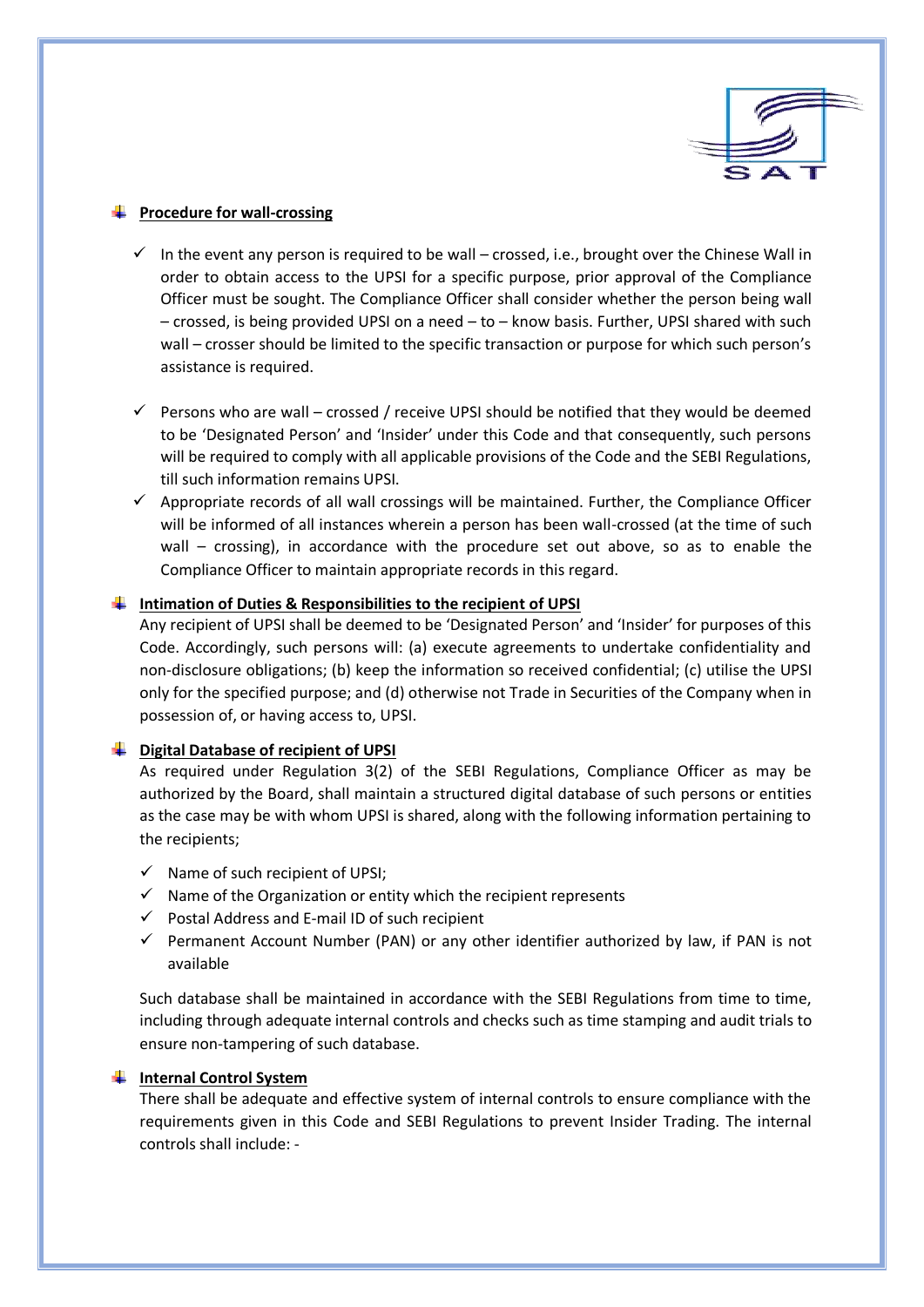

- $\checkmark$  Identifying persons who have access to, or are expected to have access to UPSI, as Designated Persons;
- $\checkmark$  Identifying UPSI and maintaining its confidentiality as required under applicable laws;
- $\checkmark$  Putting in place adequate restrictions on communication, or procurement of UPSI;
- $\checkmark$  Maintaining a list of all persons with whom UPSI is shared and making them aware of their confidentiality and other obligations under the Code;
- $\checkmark$  Periodic review the measures and internal controls implemented to evaluate their effectiveness.

## **<sup>↓</sup> Trading Plan**

An Insider shall be entitled to formulate a Trading Plan in compliance with SEBI Regulations for dealing in Securities of the Company and present it to the Compliance Officer for approval and public disclosure pursuant to which trades may be carried out on his behalf in accordance with such plan in *Annexure IX*

## **Pre-Clearance of Trades by Designated Persons**

- $\checkmark$  To provide assistance in preventing inadvertent violations of applicable SEBI Regulations and US Securities Laws and to avoid the appearance of impropriety in connection with the purchase and sale of Company's Securities, any transactions in Company's Securities (including without limitation, acquisitions and dispositions of Company's Securities) by the Designated Persons must be pre-cleared.
- $\checkmark$  In case of stock options (ESOPs), exercise of options is allowed without pre-clearance. However, the sale of shares allotted on exercise of stock options would require pre clearance.
- $\checkmark$  The pre-clearance needs to be approved and obtained as under:
	- All Pre-clearances needs to be applied to the Compliance Officer;
	- The Pre-clearances will be approved by the CFO and Compliance Officer of the Company.
- $\checkmark$  The Designated Persons may trade in the Company's Securities only after obtaining preclearance of the proposed transactions from the Compliance Officer by submitting an application as per *Annexure I* and declaring that they are not in possession of any price sensitive information.
- $\checkmark$  Any oral request from the Designated Persons under this Code and/or oral confirmation for trading in Securities of the Company is not acceptable and shall not be regarded as a valid request or approval for trading in Securities of the Company.
- $\checkmark$  The approval/rejection would be conveyed through electronic mail. If a request to trade is refused, the Compliance Officer shall provide a written statement of the reasons, to the extent possible, for withholding his or her consent.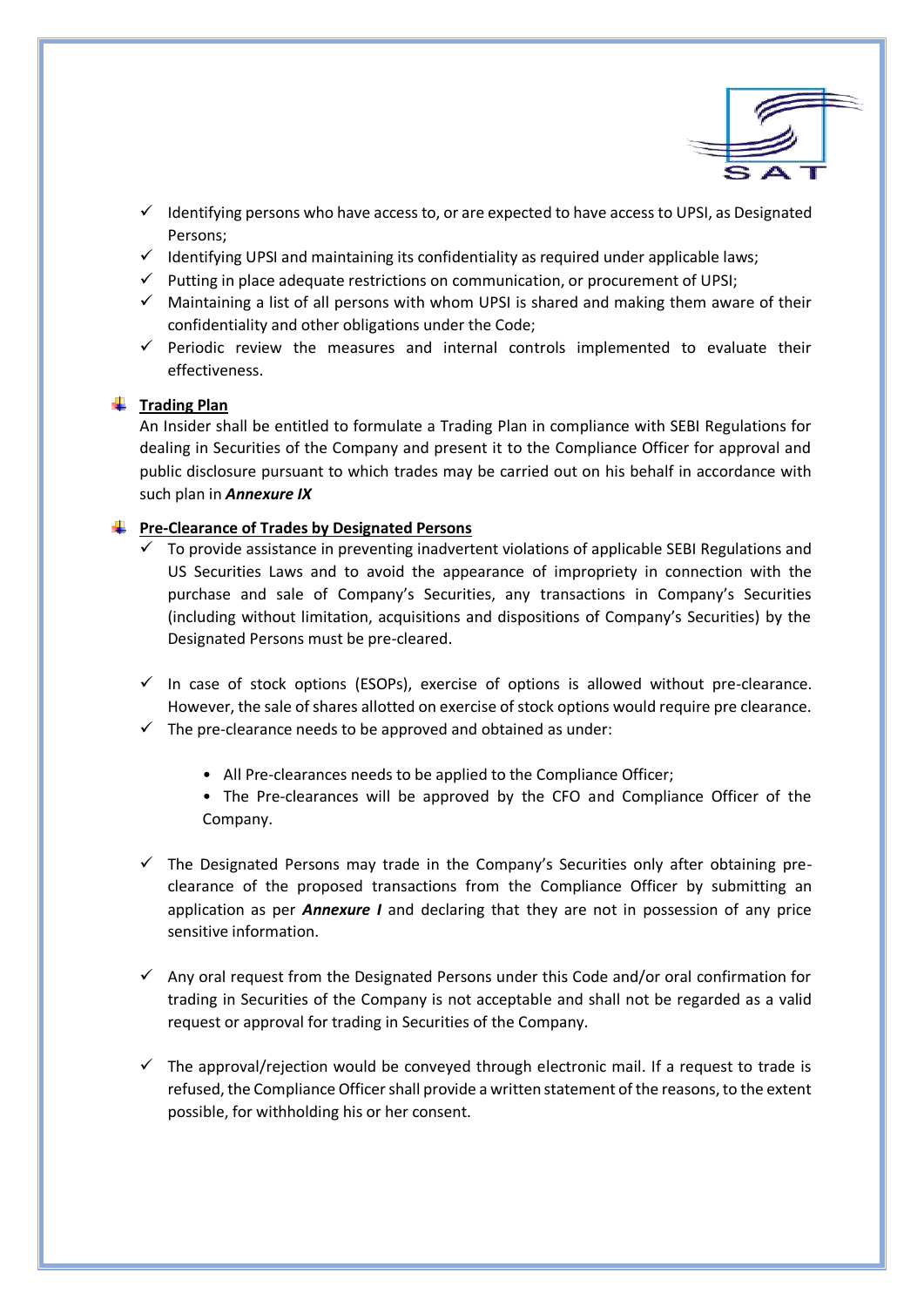

- $\checkmark$  Unless the Designated Person concerned receives a formal communication from the Compliance Officer granting clearance to trade, no approval shall be deemed to have been granted and the Designated Person cannot trade in Securities of the Company.
- $\checkmark$  While granting permission, the Compliance Officer may impose certain conditions or restrictions, as may be necessary. The Compliance Officer shall also have regard to whether any declaration provided by Designated Person applying for pre-clearance is reasonably capable of being rendered as inaccurate.
- $\checkmark$  Also, Designated Person can trade only upto the number of Securities for which the approval is granted by the Compliance Officer. Any trade which is in excess of number of Securities for which approval has been granted or which is of a kind different from what has been approved, is not permissible. The same will require a fresh approval as provided in the Code.

*As an example, if approval has been granted to employee "A" for buying 100 shares, then subject to other conditions of the Code, "A" can buy upto 100 shares but cannot undertake any sale of shares. Also, approval for "A' will not be construed as approval for another employee "B", unless the process as provided in the Code is followed by "B".*

- $\checkmark$  The pre-clearance once approved, shall be valid for a period of 7 trading days from the date of approval. The transactions approved shall be executed in single tranche;
- $\checkmark$  The Designated Person shall file within 2 (two) working days of the execution of the deal, the details of such deal, with the Compliance Officer in the prescribed form as per Annexure II;
- $\checkmark$  If the order is not executed within 7 trading days after the approval is given, the Designated Person must pre-clear the transaction again. The Designated Person shall also be required to provide reasons to the Compliance officer, as per format provided in Annexure II, in case no trades are executed, or the trades executed are for lower quantity than the quantity for which the approval was sought.
- $\checkmark$  The Designated Persons shall not Enter into an opposite transaction i.e., sell or buy any number of Securities during the next 6 (six) months following the prior transaction. Provided that this shall not be applicable for trades pursuant to exercise of stock options;
- $\checkmark$  The restriction of contra Trade will not apply in respect of subscription to shares/convertibles in Follow-on Public Offer (FPO); Offer for Sale (OFS); Rights Issue or tendering of Shares in open offer; share buy-back or delisting offer, exit offers etc. The restriction of contra Trade will also not apply to Trades carried out in accordance with a Trading Plan as may be approved;
- $\checkmark$  The Compliance Officer may grant relaxation from strict application of such restriction on an application made in this behalf by the concerned Designated Person and after recording in writing the reasons in this regard; provided that such relaxation does not violate the SEBI Regulations.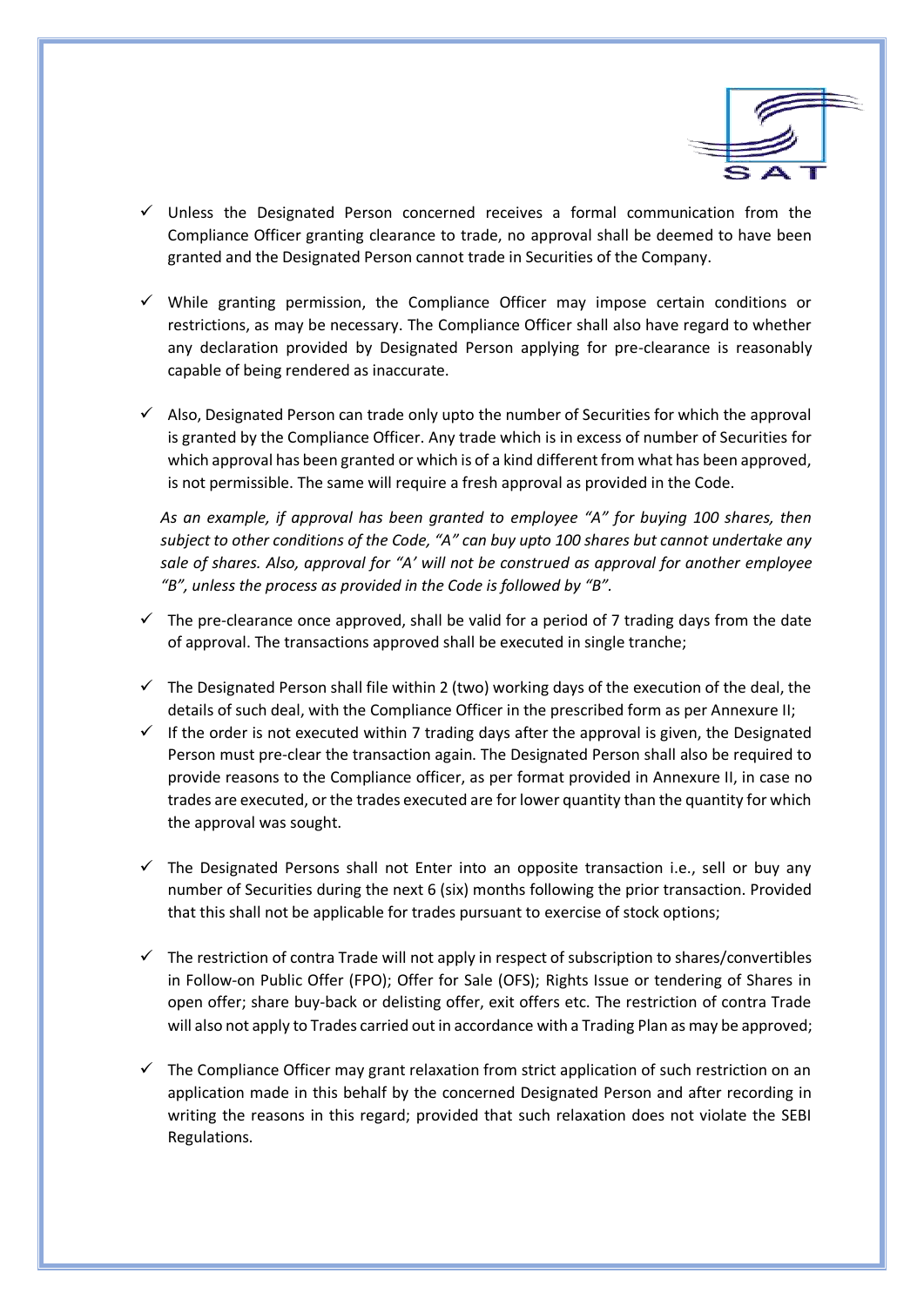

- $\checkmark$  In case a contra Trade is executed, inadvertently or otherwise, in violation of the aforesaid restriction, the profits from such Trade shall be liable to be disgorged for remittance to SEBI for credit to the Investor Protection and Education Fund administered by SEBI under the Act;
- $\checkmark$  The Designated Person shall also not take positions in derivative transactions in the Securities of the company at any time.;
- $\checkmark$  In case the Compliance Officer of the Company intends to trade in the Securities of the Company, he/she shall seek pre-clearance of trade from the Board of the Company. All other provisions of the Code will mutatis-mutandis apply in respect of transactions by the Compliance Officer;

#### **Trading Window**

- $\checkmark$  The Company shall specify a trading period, to be called the "Trading Window", for trading in the Company's Securities. Any Designated Person shall not trade in any Securities of the Company during the period when Trading Window is closed;
- $\checkmark$  The Trading Window shall be closed not later than the end of every quarter till 48 hours after the declaration of financial results. The time for commencement of closing the Trading Window shall be decided by the Compliance Officer. The Trading Window shall be opened not earlier than 48 hours after the UPSI is made public;
- $\checkmark$  Additionally, the Compliance Officer can specify a time for commencement of closing of Trading Window at the time of:
	- Declaration of dividends (interim and final);
	- Issue of Securities by way of public/rights/bonus issue etc;
	- Any major expansion plans or execution of new projects;
	- Amalgamation, mergers, takeovers and buy back;
	- Disposal of whole or substantially whole of the undertaking;
	- Any changes in policies, plans or operations of the Company;

Further any other period as may be notified from time to time by the Compliance Officer will also be considered as a closed period.

- $\checkmark$  All Designated Persons shall conduct all their Trading in the Securities of the Company only after obtaining prior approval and in a valid Trading Window and shall not trade in any transaction involving the purchase and sale of the Securities of the Company during the periods when Trading Window is closed, or during any other period as may be specified by the Company from time to time.
- $\checkmark$  When the Trading Window is open, any trading by Designated Persons shall be subject to preclearance by the Compliance Officer.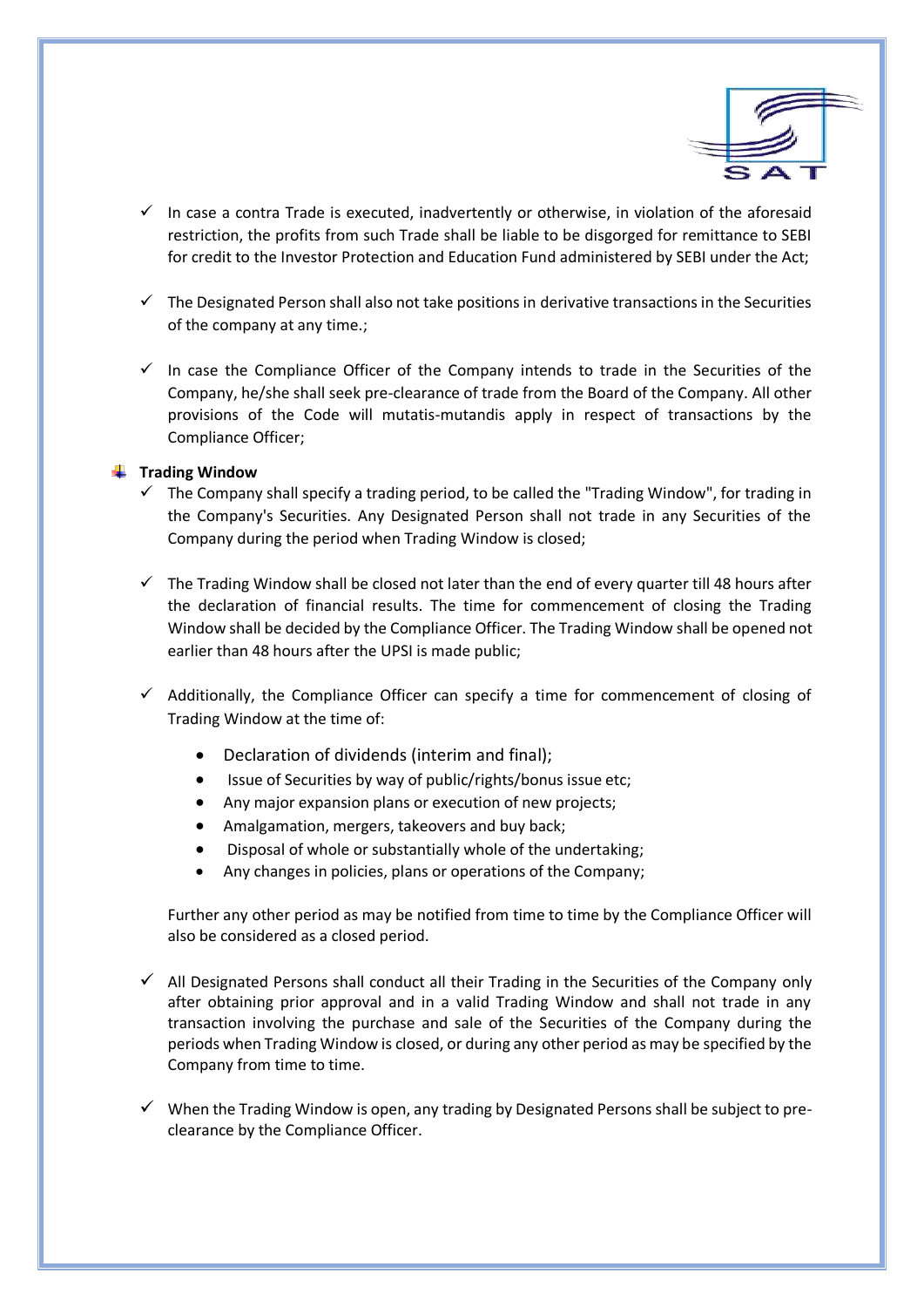

## **Miscellaneous**

- $\checkmark$  The gap between clearance of financial results by the Audit Committee and Board meeting for approval of such financial results should be as narrow as possible and preferably on the same day to avoid leakage of UPSI;
- In case any provisions of this Code are contrary to or inconsistent with the provisions under the SEBI Regulations, the provisions of SEBI Regulations shall prevail.

## **Duties of Compliance Officer & Reporting Mechanism**

- $\checkmark$  The Compliance Officer shall, under the supervision of the Board, be responsible for compliance of policies, procedures, maintenance of records, monitoring adherence to the rules for the preservation of UPSI, monitoring of Trades as per the Code and implementation of the Code, maintaining records of the Designated Persons (and their Immediate Relatives) and any changes made in the list of Designated Persons (and their Immediate Relatives) and providing guidance and clarifications sought regarding the SEBI Regulations and the Code;
- $\checkmark$  The Compliance Officer shall submit such reports to the Board and in particular, Audit Committee of the Board, including reports in relation to Trading by Designated Persons, every quarter, to enable them to review compliance with the provisions of this Code and SEBI Regulations and to verify that the systems for internal controls are adequate and are operating effectively;
- $\checkmark$  The Compliance Officer shall maintain records of all the declarations/ disclosures given by the Designated Persons, for a minimum period of five years.
- $\checkmark$  The Compliance Officer shall be authorised to make necessary disclosures with the Stock Exchanges and other relevant statutory authorities in compliance with the SEBI Regulations.
- $\checkmark$  The Compliance Officer shall ensure uniform and universal dissemination of UPSI to avoid selective disclosure.
- $\checkmark$  Prior to approving any Trades, the Compliance Officer shall be entitled to seek declarations to the effect that the applicant for pre-clearance is not in possession of any UPSI. He/She shall also have regard to whether any such declaration is reasonably capable of being rendered inaccurate.
- $\checkmark$  The Compliance Officer shall discharge other functions and duties as prescribed in the Code or the SEBI Regulations.
- $\checkmark$  Such other duties as may be delegated by the Board from time to time.

## **Reporting Requirements for Transactions in Securities**

## **Initial Disclosures by Promoter/Promoter Group, Directors, KMPs, Senior Management & Designated Persons**

 $\checkmark$  Every Promoter/Promoter Group, Directors, KMPs of the Company shall disclose their holding of securities in the company in Form A as detailed in Annexure III within 30 days from April 01, 2019;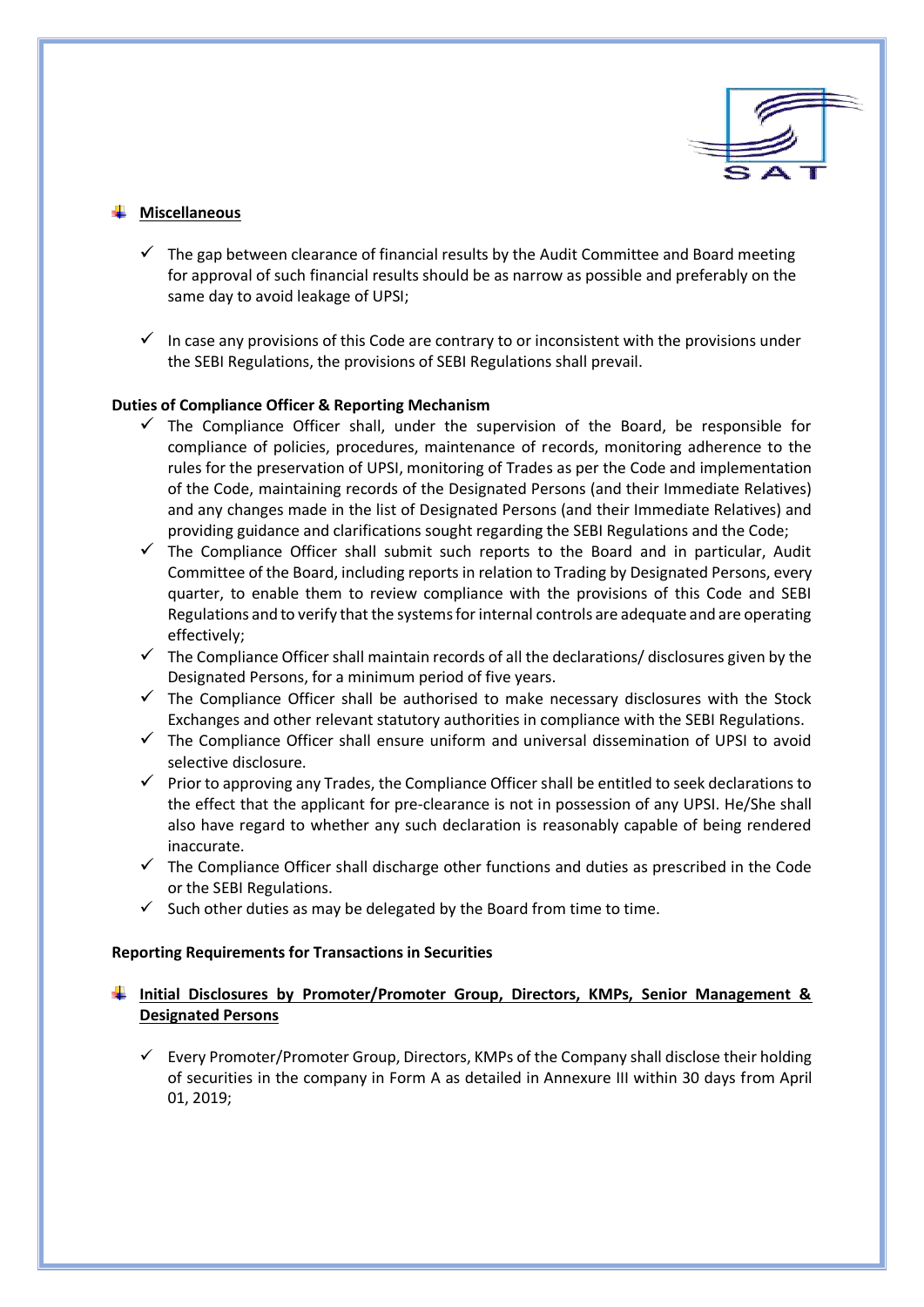

- Every person on appointment as a KMP, Senior Management or a director of the Company or upon becoming a Promoter or member of the Promoter Group shall within 7 days of appointment or becoming a Promoter or a member of Promoter Group disclose details of the Securities held in the Company to the Compliance officer in *Form B as detailed in Annexure IV;*
- $\checkmark$  All holdings in Securities of the Company by Designated Persons upon being identified as a Designated Person within 7 days as detailed in *Annexure V.*

## **Continual Disclosures by Designated Persons**

- $\checkmark$  Designated Persons shall within two trading days of transaction disclose to the Company the number of Securities acquired or disposed of, if the value of the Securities traded, whether in one transaction or a series of transactions over any calendar quarter, aggregates to a traded value in excess of ₹ 10 lacs or such other value as may be specified by the Compliance Officer *in Form C as detailed in Annexure VI;*
- $\checkmark$  The Company shall notify the particulars of Form C received within two trading days of receipt of disclosure or from becoming aware of the transaction to the Stock Exchanges;

#### **Annual Disclosures by Designated Persons**

- Annual disclosure thereof containing the below details in *Annexure VII* within a period of 30 days from the closure of each financial year:
	- a) Name of Immediate Relatives and persons with whom such Designated Person(s) shares a Material Financial Relationship;
	- b) PAN or any other identifier authorized by law of (a)
	- c) Phone, mobile numbers of persons mentioned in (a)

*Note: "Material Financial Relationship" shall mean a relationship as relationship in which one person is a recipient of any kind of payment such as by way of a loan or gift during the immediately preceding twelve months, equivalent to at least 25% of such payer's annual income but shall exclude relationships in which the payment is based on arm's length transactions."*

#### **One Time Disclosure by Designated Persons**

 $\checkmark$  One-time disclosure of names of educations institutions from which Designated Persons have studied and names of their past employers in Annexure VII

## **Disclosure by Connected Persons**

 $\checkmark$  The Compliance officer may, at its discretion require any other Insider to make disclosures of holdings and trading in Securities of the Company in such form and at such frequency as may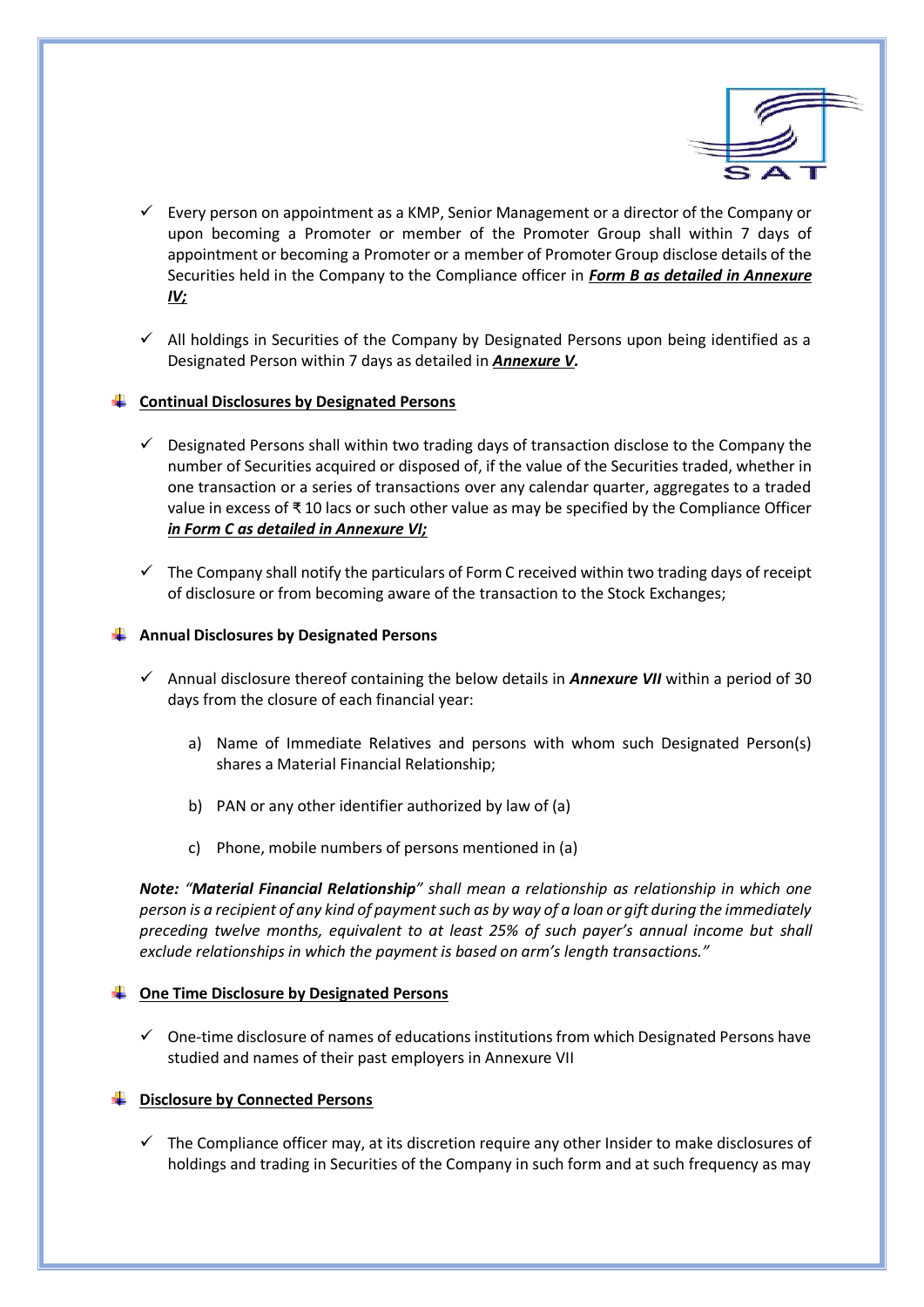

be deemed necessary in order to monitor compliance with these SEBI Regulations in *Form D as detailed in Annexure VIII* 

The Compliance officer may from time to time review and modify the formats for submitting disclosures, as may be appropriate.

#### **Responsibility**

It is the responsibility of every Insider to whom the Code is applicable, to follow and comply with the provisions of the Code. When in doubt, the Insiders may seek assistance of the Compliance Officer for any clarification on any provisions of the Code or other related applicable regulations issued by Securities and Exchange Board of India.

#### **Review of The Policy**

The Audit Committee and the Board of Directors shall be empowered to amend, modify, interpret these Rules and such Rules shall be effective from such date that the Board may notify in this behalf.

#### **Amendments in Law**

Any subsequent amendment/modification in the SEBI Regulations and US Securities Laws, Companies Act, 2013 and/or the Listing Regulations and/or other applicable laws in this regard shall automatically apply to this Policy.

#### **Disclaimer**

*THIS POLICY IS ONLY INTERNAL CODE OF CONDUCT AND ONE OF THE MEASURES TO AVOID INSIDER TRADING. EVERY INSIDER IS REQUIRED TO FAMILIARISE HIMSELF WITH SEBI REGULATIONS AS IT WILL BE THE RESPONSIBILITY OF EACH INSIDER (AND HIS RELATIVES) TO ENSURE COMPLIANCE OF THIS CODE, SEBI REGULATION AND US SECURITIES LAWS AND OTHER RELATED STATUTES FULLY.*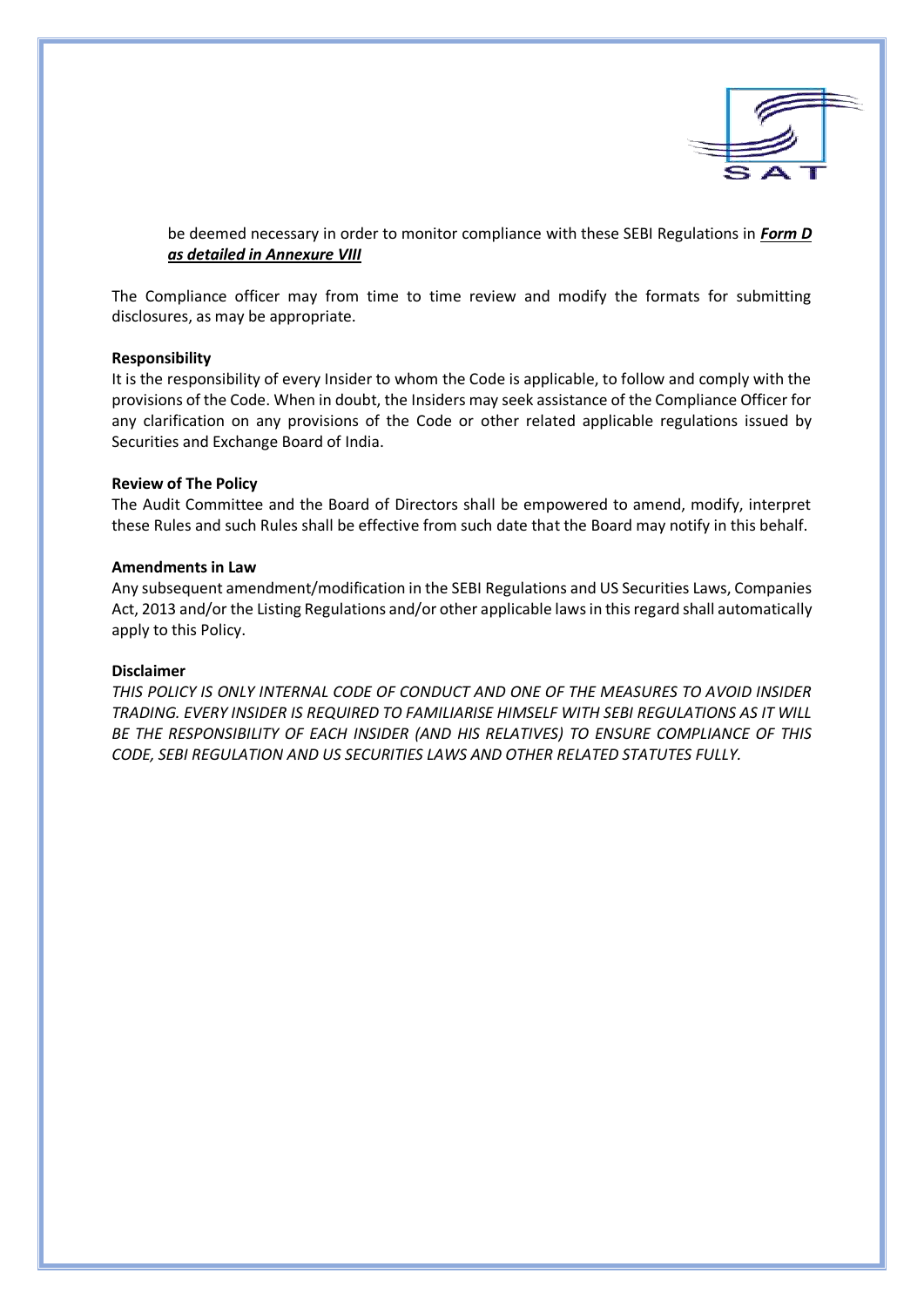

#### **POLICY FOR PROCEDURE OF INQUIRY IN CASE OF LEAK OF UPSI**

#### **Background**

SEBI Regulations, in terms of Regulation 9A(5), requires the Board to formulate policies and procedures for inquiry in case of leak/suspected leak of UPSI.

Any inquiry into any actual or suspected leak of UPSI needs to be tailored to the facts and circumstances of each such instance. Given that it is not possible to provide a standard operating procedure applicable while enquiring into each such instance of leak/ suspected leak of UPSI, this policy sets out the broad principles that the Board will follow while inquiring into cases of actual or suspected leak of UPSI.

## **Objective**

- $\checkmark$  To strengthen the internal control system to prevent leak of UPSI;
- $\checkmark$  To restrict and prohibit the practice of sharing of UPSI, with the un-authorized person, which originates from within the company and which affects the market price of the Company as well as loss of reputation and investors' / financers' confidence in the company;
- $\checkmark$  To have a uniform code to curb the un-ethical practices of sharing UPSI by Insiders, Employee & Designated Persons with any person, firm, Company or Body Corporate;
- $\checkmark$  To initiate inquiry in case of leak of UPSI or suspected leak of UPSI and inform the same to the Securities and Exchange Board of India ("SEBI") promptly;
- $\checkmark$  To take disciplinary actions, if deemed fit against any Insider, Employee & Designated Persons who appears to have found guilty of violating this policy, apart from any action that SEBI may initiate/take against the Insider, Employee & Designated Persons.

#### **Inquiry**

The Board shall be authorized to: -

- $\checkmark$  To conduct a preliminary enquiry to ascertain the truth contained in the information or complaint pertaining to actual or suspected leak of UPSI, if any;
- $\checkmark$  To authorize any person, if required, to collect necessary support material;
- $\checkmark$  To consider the facts and circumstances and decide / direct on the matter;
- $\checkmark$  To decide disciplinary action thereon.

**Procedure for inquiry in case of actual /suspected Leak of UPSI:**

- $\checkmark$  Upon becoming aware of actual or suspected leak of UPSI, including by way of:
	- suo motu, including through its internal monitoring; or;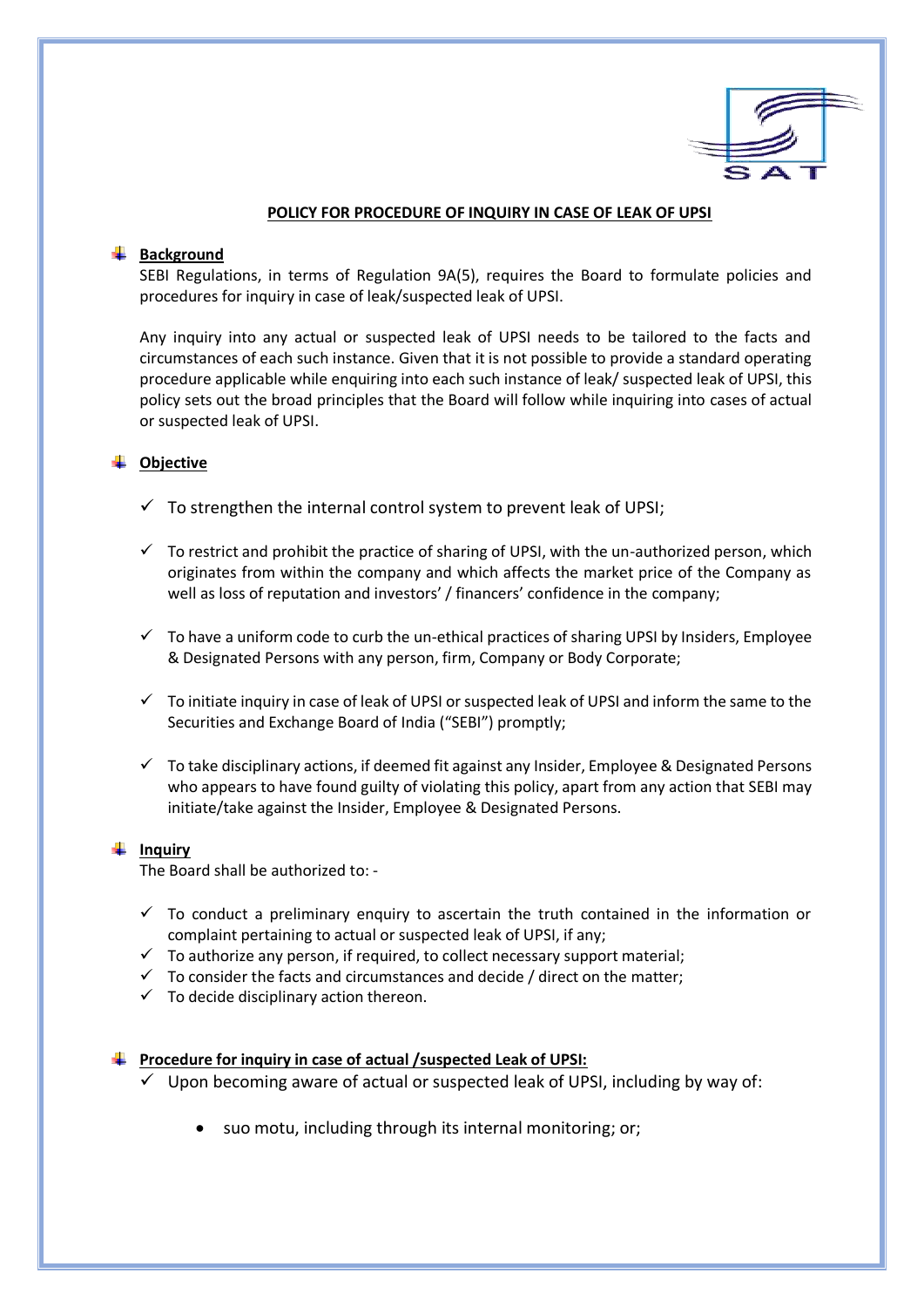

- a written complaint and/or email received through the whistle blower mechanism of the Company; or
- communication received from regulatory authorities,

the Board shall evaluate and determine if the matter merits any enquiry.

- $\checkmark$  It is clarified that market rumors, inferences based on media reports, or observations made by analysts, etc. will not be the only determining factors for initiating a preliminary enquiry, and the Board, have the discretion to decide if a preliminary enquiry is required to be undertaken, in each such case;
- $\checkmark$  In the event the Board so decides, a preliminary inquiry shall be undertaken in case of actual/suspected leak of UPSI. The rationale for the same would be to enable the Board to establish and take cognizance actual facts and to decide if prima facie there appears to be any violation of securities laws. Based on the findings of the preliminary inquiry, the Board may decide if a detailed inquiry is required to be undertaken;
- $\checkmark$  Based on the determination of the Board, a detailed inquiry may be launched in order to assess the veracity of the allegations regarding actual/ suspected leak of UPSI, including through review of the relevant documentation in this regard, as well as conducting interviews, where deemed necessary;
- $\checkmark$  While conducting any inquiry into cases of actual/ suspected leak of UPSI, the Board shall regard to the principles of natural justice. Accordingly, it will accord due opportunity of being heard to the relevant Designated Person / Insider against whom the allegations have been leveled, during the course of inquiry. Further, such persons shall be entitled to make submissions and to lead evidence and depose witnesses etc., in their defence, before the Board, and the Board will be required to assess and consider the same before concluding on the matter.

## $\downarrow$  Outcome of the Inquiry

 $\checkmark$  Upon the conclusion of the inquiry and on the basis of the outcome thereof, the Board shall decide disciplinary action/penalty, if any, to be awarded to the Designated Person/ Insider. The decision of the Board shall be final and binding.

#### **Disclosure of actual/ suspected leak of UPSI:**

 $\checkmark$  The Compliance Officer shall inform SEBI promptly of such leaks, inquiries and the results of such inquiries as per format provided in *Annexure XI*.

## **Amendments in Law**

Any subsequent amendment/modification in the SEBI Regulations, Companies Act, 2013 and/or the Listing Regulations and/or other applicable laws in this regard shall automatically apply to this Policy.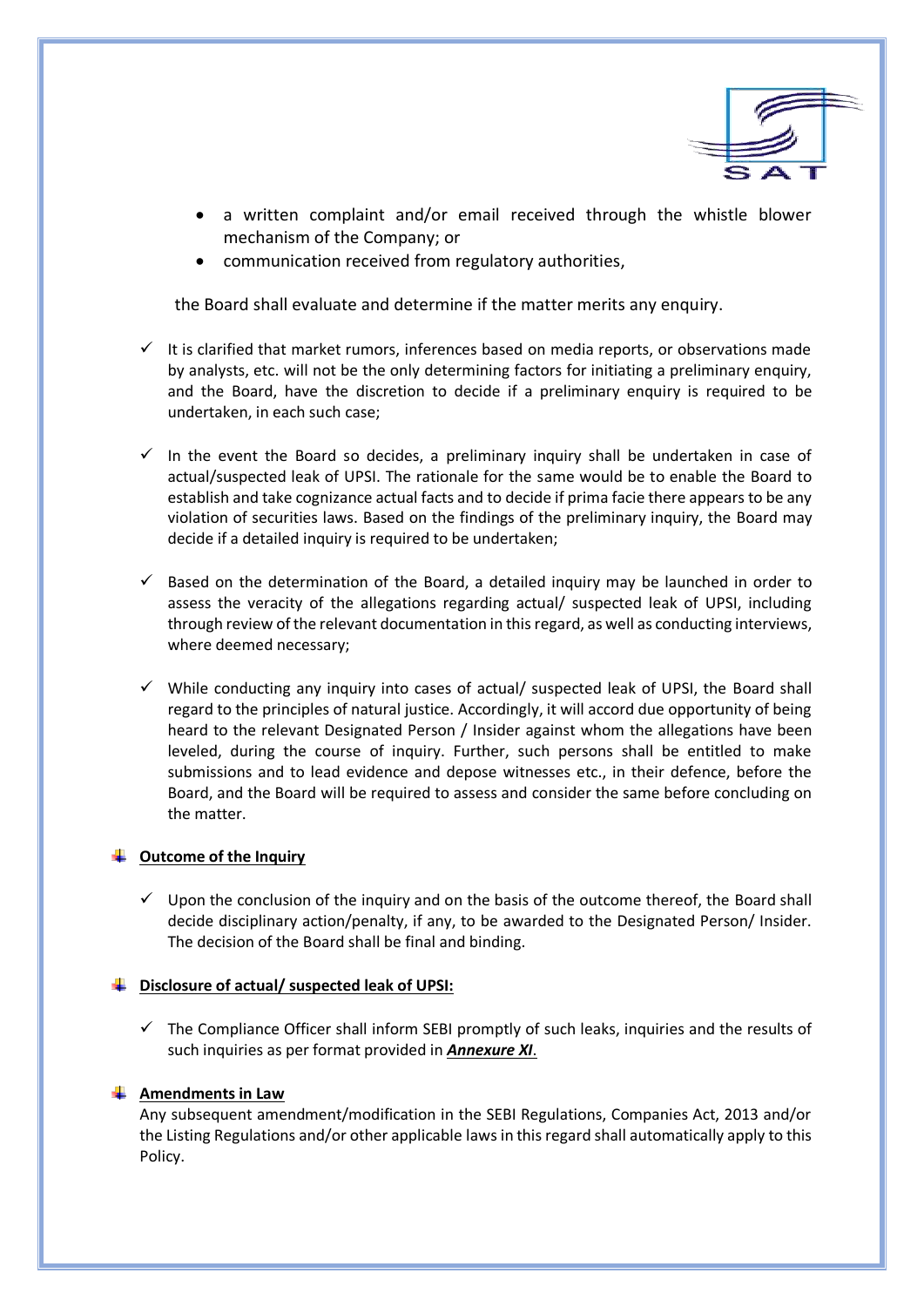

## **CODE OF PRACTICES AND PROCEDURES FOR FAIR DISCLOSURES OF UNPUBLISHED PRICE SENSITIVE INFORMATION**

This following intends to formulate the policy for fair disclosure of UPSI and the Board of Directors shall adhere to it in letter and in spirit.

## **Principles of fair Disclosure and Conduct**

- $\checkmark$  Prompt public disclosure of UPSI that would impact price discovery no sooner than credible and concrete information comes into being in order to make such information generally available;
- $\checkmark$  Uniform and universal dissemination of UPSI information to avoid selective disclosure;
- $\checkmark$  Unless otherwise resolved by the Board, the Company Secretary shall act as the chief investor relations officer to deal with dissemination of information and disclosure of UPSI;
- $\checkmark$  Prompt dissemination of UPSI that gets disclosed selectively, inadvertently or otherwise to make such information generally available;
- $\checkmark$  Appropriate and fair response to queries on news reports and requests for verification of market rumors by regulatory authorities;
- $\checkmark$  Ensuring that information shared with analysts and research personnel is not UPSI;
- $\checkmark$  Developing best practices to make transcripts or records of proceedings of meetings with analysts and other investor relations conferences on the official website to ensure official confirmation and documentation of disclosures made;
- $\checkmark$  Handling of all UPSI on a need-to-know basis.

## **Policy for determination of 'legitimate purpose'**

- $\checkmark$  In terms of the SEBI Regulations, the term "legitimate purpose" is clarified to include sharing of UPSI in the ordinary course of business by an insider with Company's partners, collaborators, lenders, customers, suppliers, merchant bankers, legal advisors, auditors, insolvency professionals or other advisors or consultants, provided that such sharing of UPSI has not been carried out to evade or circumvent the prohibitions of the SEBI Regulations;
- $\checkmark$  The SEBI Regulations require the Board to formulate a policy for determination of 'legitimate purpose', in line with the guidance provided in the SEBI Regulations. The assessment of whether sharing of UPSI for a particular instance would tantamount to 'legitimate purpose' would entirely depend on the specific facts and circumstances of each case. Accordingly, this Policy only sets out the principles that should be considered while assessing if the purpose for which UPSI is proposed to be shared is "legitimate";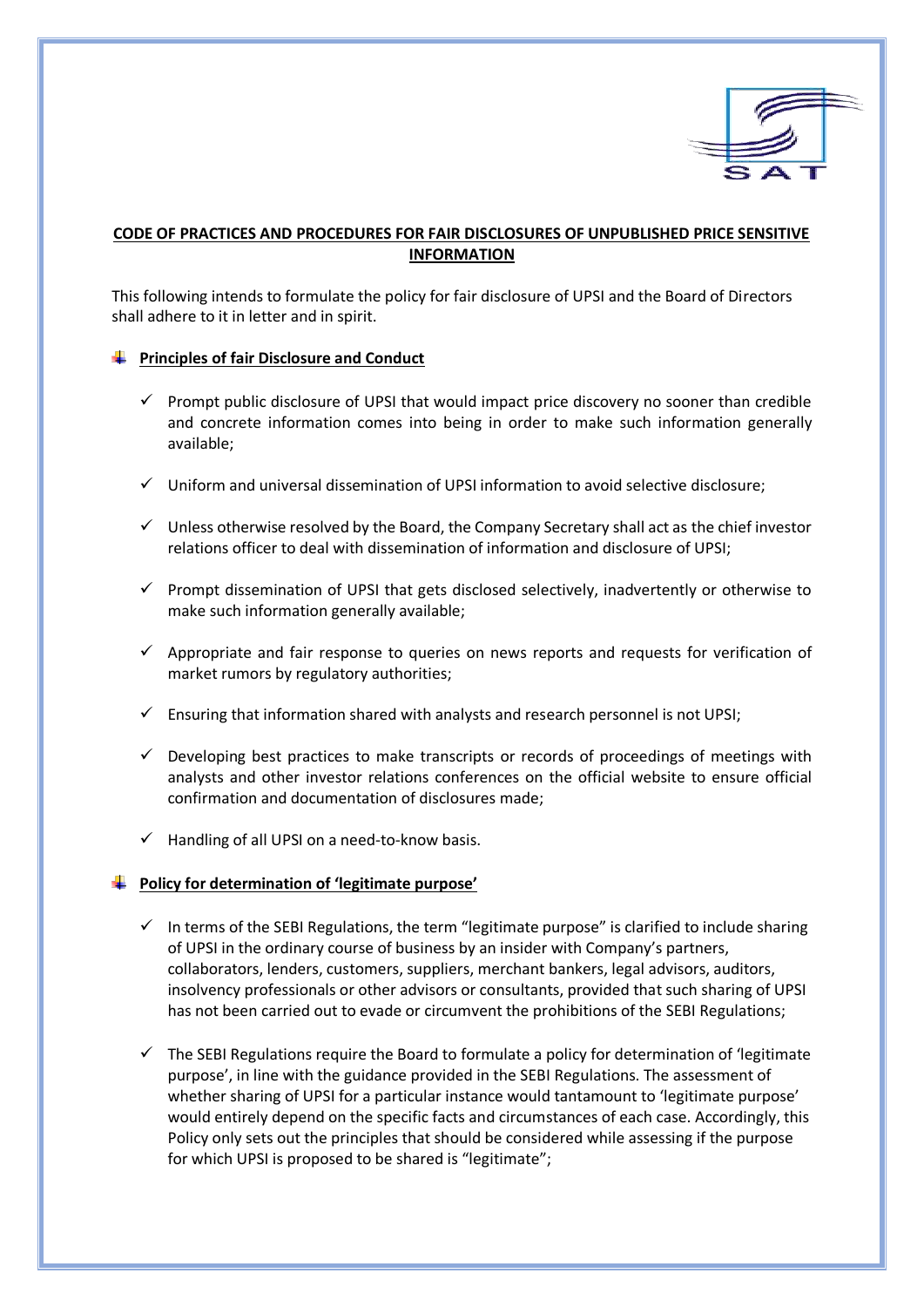

- $\checkmark$  Primarily, the following factors should be considered:
	- whether sharing of such information is in the ordinary course of business of the Company;
	- whether information is sought to be shared to evade or circumvent the prohibitions of the Regulations;
	- whether sharing the information is in the best interests of the Company or in furtherance of a genuine commercial purpose;
	- whether the information is required to be shared for enabling the Company to discharge its legal obligations;
	- whether the nature of information being shared is commensurate to the purpose for which access if sought to be provided to the recipient.
- $\checkmark$  It is clarified that in the event there exist multiple purposes for sharing UPSI, each purposes will be evaluated on its own merits, in line with the aforementioned principles;
- $\checkmark$  The recipient of UPSI shall be informed of the following, by way of written intimation and/ or contractual agreement, such as, confidentiality agreement or non – disclosure agreement, that:
	- the information being shared is UPSI and that the Company is the exclusive owner of such UPSI;
	- upon receipt of UPSI, the recipient would be deemed to be an Insider and
	- subject to the provisions of the SEBI Regulations
	- the recipient must maintain confidentiality of the UPSI at all times,
	- the recipient may use the UPSI only for the approved purposes for which it was disclosed;
	- the recipient should provide a written undertaking that he/she/it shall not undertake Trades in the securities of the Company while in possession of the UPSI;
	- the recipient must extend all cooperation to the Company, as may be required in this regard, and;
	- the recipient must also adopt a code of conduct in terms of Regulation 9 of the SEBI Regulations, to inter alia ensure that it safeguards the UPSI in line with the SEBI Regulations;
- $\checkmark$  The information should be shared by the Company, from time to time, in the ordinary course of its business activities with its advisers and service providers, viz., auditors, merchant bankers and legal advisers/consultants of the Company, in line with the aforementioned principles;
- $\checkmark$  Additionally, the Board, or the Compliance Officer or any person authorised by the Board in this regard, shall be responsible for maintaining structured digital database, in compliance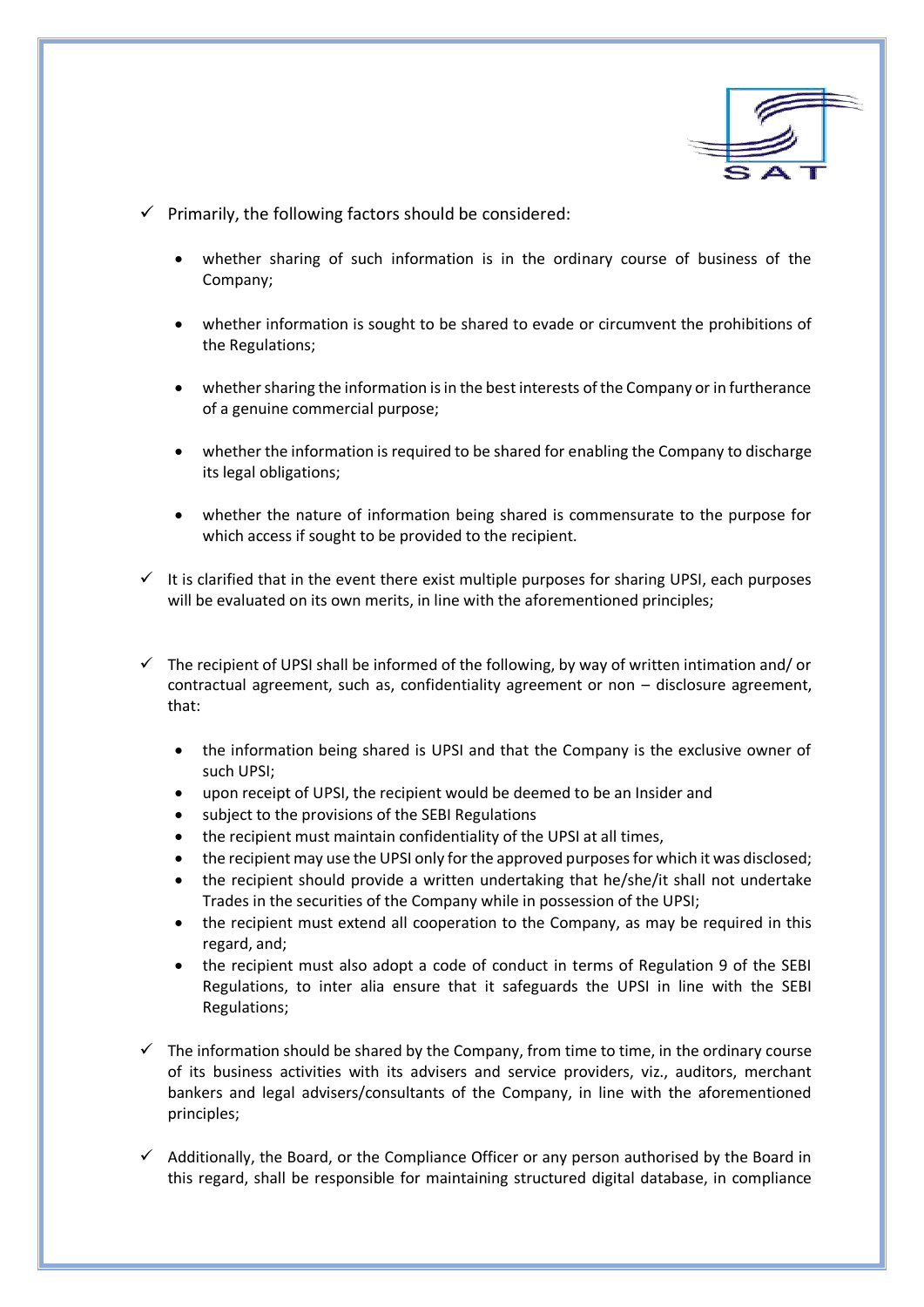

with the SEBI Regulations, comprising necessary details of all recipients of UPSI, who receive UPSI in compliance with the SEBI Regulations, including, name, address, email, Permanent Account Number (PAN), or any other identifier authorised by law (where PAN is not available) and such other documents as may be necessary, in the manner that may be prescribed by the Board or SEBI. In this regard, adequate systems and controls shall be put in place to ensure compliance with the SEBI Regulations towards sharing of UPSI for legitimate purposes.

## **Amendment of this Policy**

The Board reserves the right to amend or modify this policy in whole or in part, as it may deem appropriate, to ensure compliance with the SEBI Regulations.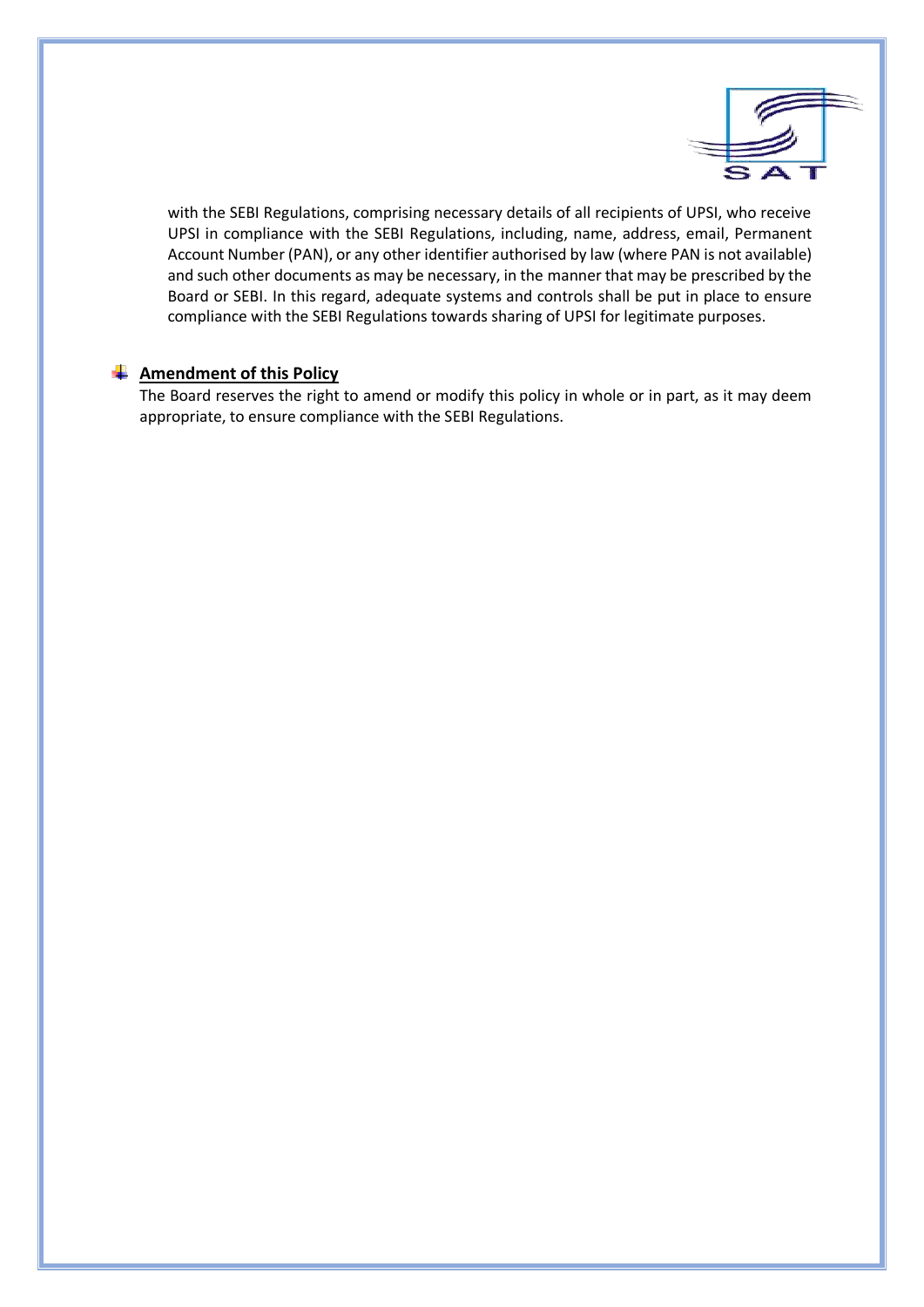

## **Sanctions Framework for Consequence Management**

- a) Verbal or Written Warning;
- b) Organizing training sessions for other employees and Insiders;
- c) Internal Action, e.g. freeze on increment/promotion, change in role, job level, ineligibility for future participation in the Company's ESOP Scheme;
- d) Monetary Penalty as may be deemed appropriate by the Board depending on the severity of each case;
- e) Suspension or Employment Termination;

| <b>Categorization of Code Breaches</b>                                                         | <b>Suggested Sanctions</b>                                      |
|------------------------------------------------------------------------------------------------|-----------------------------------------------------------------|
| <b>Technical Breach</b>                                                                        | Any action from A to D above or a                               |
| Trading without pre-clearance;<br>$\bullet$                                                    | combination thereof, as may be                                  |
| Executing transaction after expiry of 7 days from date of pre-<br>٠<br>clearance:              | decided by the Board depending<br>on the severity of each case. |
| Executing transaction after expiry of 7 days from date of pre-<br>$\bullet$<br>clearance;      |                                                                 |
| Mis-reporting/Non-reporting of information required under the<br>$\bullet$<br>Code;            |                                                                 |
| Non-submission of forms and disclosures as required under the<br>Code;                         |                                                                 |
| Non-compliance/delay in compliance with the remedial actions as<br>may be imposed by the Board |                                                                 |
| <b>Substantial Breach</b>                                                                      | Any action from C to E above or a                               |
| Trading for profiteering in Sat Industries Limited Securities during<br>close period;          | combination thereof, as may be<br>decided by the Code Board     |
| Transacting in violation of conditional pre-clearance;<br>٠                                    | depending on the severity of each                               |
| Dealing in Derivatives;<br>$\bullet$                                                           | case.                                                           |
| Dealing in securities on the basis of price sensitive Information;<br>٠                        |                                                                 |
| Passing on price sensitive information or making recommendations<br>$\bullet$                  |                                                                 |
| directly or indirectly for dealing in securities on the basis of such                          |                                                                 |
| information                                                                                    |                                                                 |
| Sharing/Leak of UPSI                                                                           |                                                                 |

## **Notes:**

- *1. Sanctions mentioned above are not mutually exclusive and more than one can be applied in any situation.*
- 2. *The Board while deciding the level of sanctions may take into account factors such as knowledge of price sensitive information, profiteering motive, level of management responsibility of the individual concerned, numbers of securities transacted, whether the breach occurred as a result of deliberate intent or not.*

The sanctions framework provides a guide for determining the appropriate sanction for a Code breach and Board may decide any other actions not listed above as may be necessary based on circumstances of a particular case.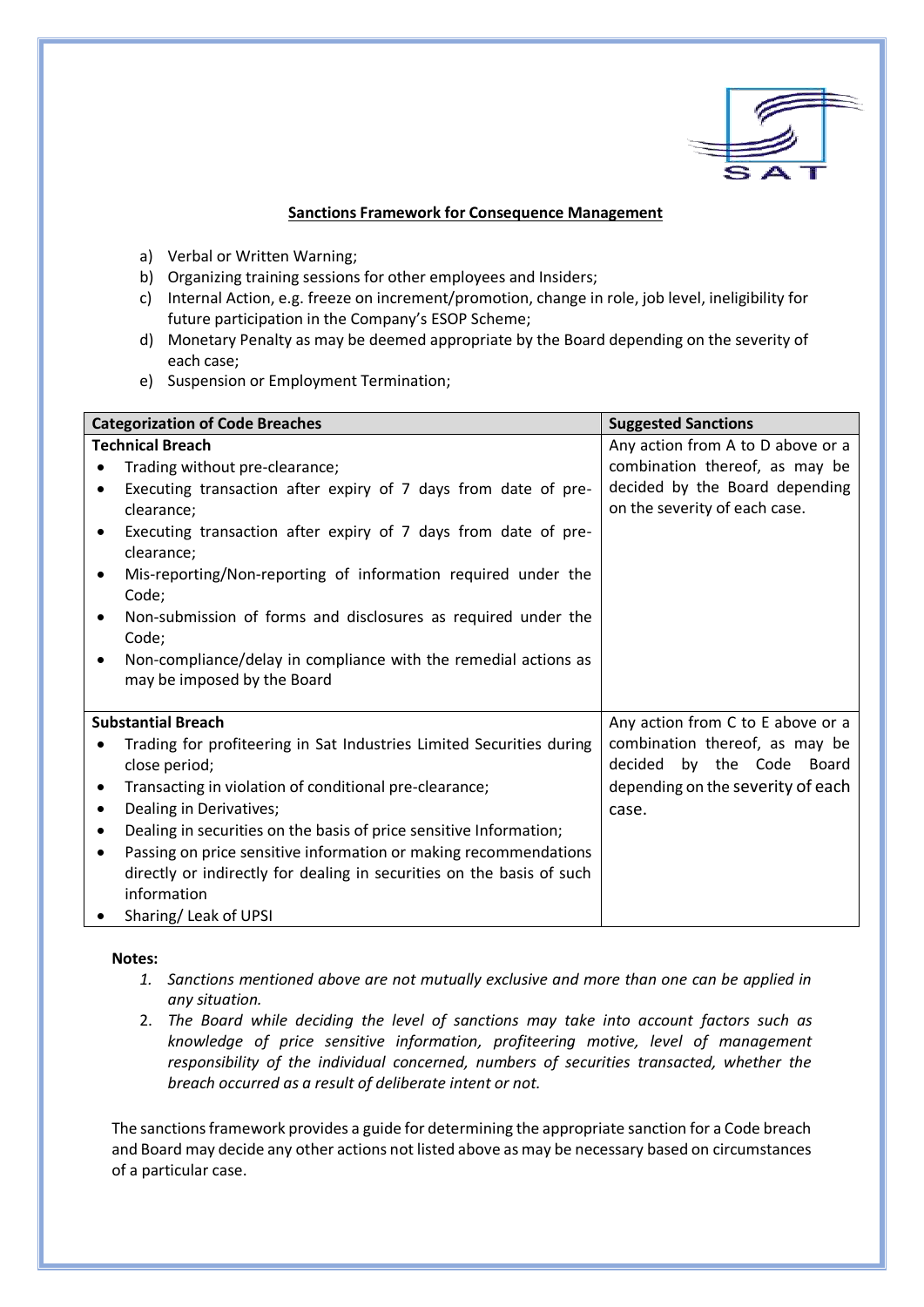#### **ANNEXURE I**

#### *APPLICATION FOR PRE - CLEARANCE OF TRADING*

The Compliance Officer **Date: Date: Date: Date: Date: Date: Date: Date: Date: Date: Date: Date: Date: Date: Date: Date: Date: Date: Date: Date: Date: Date: Date: Date: Date: Sat Industries Limited**

Pursuant to the SEBI (Prohibition of Insider Trading) Regulations, 2015 and the Company's Code of Conduct to regulate, monitor and report trading in Securities of the Company and the Code of Practices and Procedures for fair disclosure of UPSI, I seek approval for purchase/sale of the Securities of the Company as per the details given below:

| <b>Details of Designated Person</b>                                                       |                          |
|-------------------------------------------------------------------------------------------|--------------------------|
| Name                                                                                      |                          |
| Designation                                                                               |                          |
| PAN                                                                                       |                          |
| Location                                                                                  |                          |
| Email Id.                                                                                 |                          |
| Contact No.                                                                               |                          |
| <b>Preclearance sought for</b>                                                            | Self/ Immediate Relative |
| If pre-clearance sought for Immediate Relative, then                                      |                          |
| Name of the Immediate Relative for whom pre-<br>clearance sought                          |                          |
| Nature of Relationship                                                                    |                          |
| PAN of Immediate Relative                                                                 |                          |
| Details of Security held by self/ Immediate Relative for whom the pre-clearance is sought |                          |
| No. of Securities held as on date                                                         |                          |
| In physical form                                                                          |                          |
| In dematerialized form                                                                    |                          |
| <b>Details of Proposed Transaction</b>                                                    |                          |
| Nature of Proposed Transaction                                                            | Sale/ Purchase           |
| No. of Securities proposed to be transacted                                               |                          |
| <b>Details of identified account</b>                                                      |                          |
| Name & contact details of Broker with Account No                                          |                          |
| Name of Depository Participant                                                            |                          |
| DP ID                                                                                     |                          |
| Client ID                                                                                 |                          |
| Details of previous pre-clearance, if any                                                 |                          |
| No. of Shares for which pre-clearance was taken                                           |                          |
| Date of approval of pre-clearance                                                         |                          |
| Whether transaction was executed                                                          |                          |
| If yes, No. of shares transacted & Value                                                  |                          |
| Reasons if not traded                                                                     |                          |

I hereby confirm and declare that:

a) I am not in possession/ knowledge of any information that could be construed as Unpublished Price Sensitive Information (UPSI) as defined in the Policy upto the time of signing this undertaking;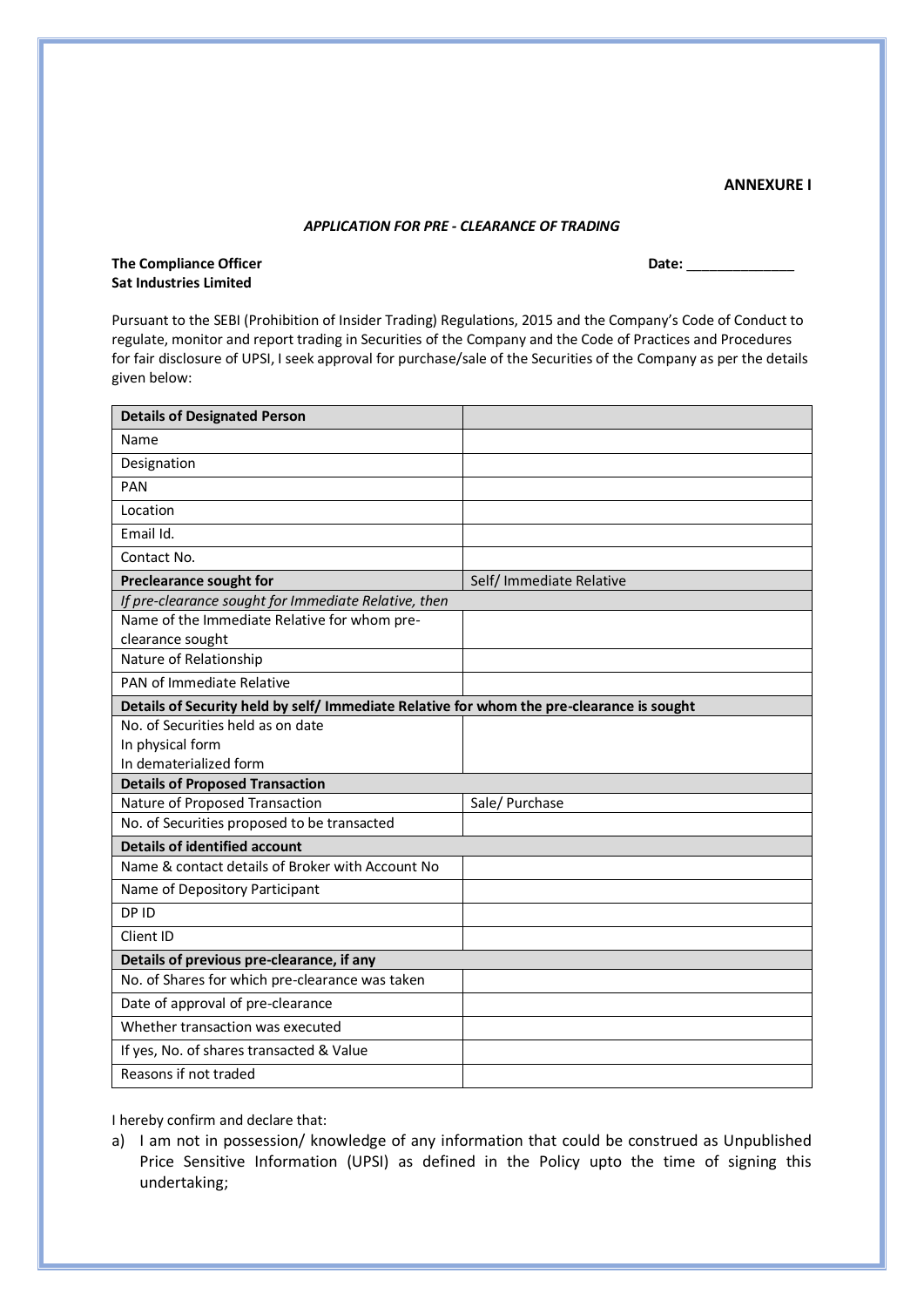- b) In the event that I am in possession/knowledge of any information that could be construed as UPSI, after the signing of this undertaking but before executing the transaction for which approval is sought, I shall inform the Compliance Officer immediately and shall completely refrain from dealing in the securities of the Company until such information becomes public;
- c) I have not and shall not enter into any opposite transaction (buy / sell) during the previous/ next six months from the date of last transaction.
- d) I undertake to submit the necessary forms/ documents within the prescribed timelines.
- e) I am aware that, I shall be liable to face penal consequences including disciplinary action in case the above declarations are found to be misleading or incorrect at any time;
- f) I agree to comply with the provisions of the Code at all times and provide any information relating to the trade as may be required by the Compliance Officer and permit the Company to disclose such detail to SEBI, if so required by SEBI.
- g) I further hereby agree to indemnify and keep the Company and its Directors indemnified from and against all and any penalties/fines that may be imposed on them by the SEBI and/or any other statutory authorities as a result of violation by me of the SEBI (Prohibition of Insider Trading) Regulations 2015 as amended from time to time and the Code prescribed by the Company.

**Date:**

**Signature:** \_\_\_\_\_\_\_\_\_\_\_\_\_\_\_\_\_\_

Signature: \_

(Immediate Relative)

**Name:**

**Designation:**

## Please provide all the information. Incomplete forms will not be accepted.

For use of Compliance Officer:

| PCO No. | <b>Application</b><br>recd. date | Approval<br><b>Date</b> | Approval<br><b>Granted for</b><br>(Type of<br>transaction) | Approval<br>granted<br>for<br>(No. of<br>shares) | <b>Pre-clearance</b><br>valid upto<br>(dd/mm/yyyy) | Compliance<br>Officer's<br>signature |
|---------|----------------------------------|-------------------------|------------------------------------------------------------|--------------------------------------------------|----------------------------------------------------|--------------------------------------|
|         |                                  |                         | Sale/<br>Purchase                                          |                                                  |                                                    |                                      |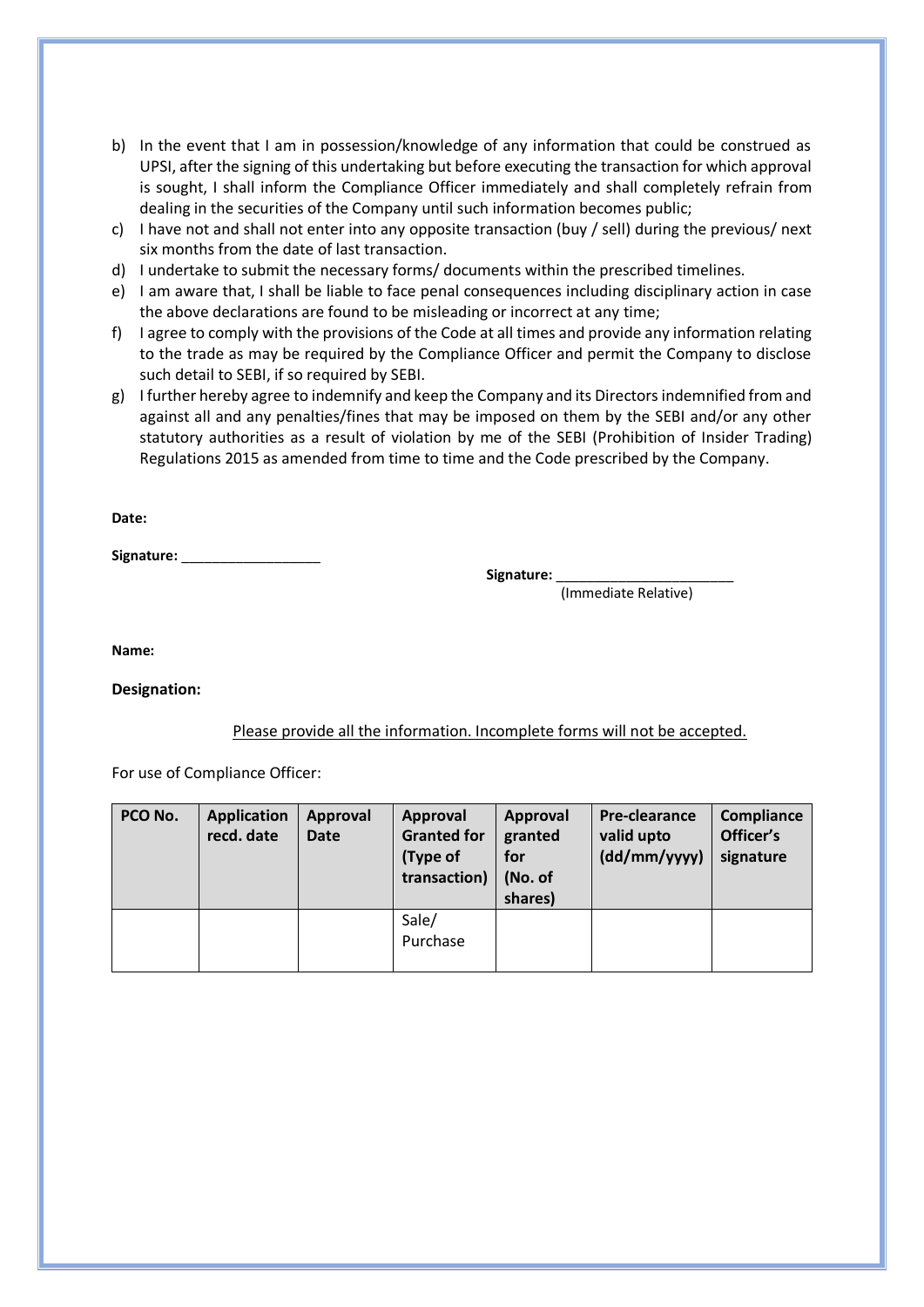*ANNEXURE II*

#### FORM OF DISCLOSURE OF TRANSACTIONS

(To be furnished within 2 days from of transaction/dealing in Securities of the Company)

| Name of Designated Person                                              |               |
|------------------------------------------------------------------------|---------------|
| Designation                                                            |               |
| <b>PAN</b>                                                             |               |
| Email Id                                                               |               |
| Contact No.                                                            |               |
| If the trade was effected in the name of Immediate Relative            |               |
| Name of Immediate Relative                                             |               |
| Nature of Relationship                                                 |               |
| <b>PAN</b>                                                             |               |
| Details of Pre-clearance approved:-                                    |               |
| Type of Transaction for which pre-clearance was applied                | Purchase/Sale |
| No. of Shares for which pre-clearance was applied                      |               |
| Pre-clearance approved for (No. of security & date of Approval)        |               |
| Details of Transaction executed                                        |               |
| No. of Securities bought/sold                                          |               |
| DP ID/Client ID/Folio Number                                           |               |
| No. of Securities held prior to the date of transaction                |               |
| Price at which the transaction executed                                |               |
| Reasons, if transaction not executed or if executed for lower quantity |               |
| Total number of Securities held after acquisition / sale               |               |

In connection with the aforesaid transaction(s), I hereby undertake to preserve, for a period of 5 years and produce to the Compliance Officer / SEBI any of the following documents:

- 1. Broker's contract note.
- 2. Proof of payment to/from brokers.
- 3. Extract of bank passbook/statement (to be submitted in case of demat transactions).
- 4. Copy of Delivery Instruction Slip (applicable in case of sale transaction).

I agree to hold the above Securities for a minimum period of six months. In case there is any urgent need to sell these Securities within the said period, I shall approach the Compliance Officer for necessary approval. (applicable in case of purchase / subscription).

I declare that the above information is correct and that no provisions of the Company's Code, SEBI Regulations and/or applicable laws/regulations have been contravened for effecting the above said transactions(s).

> ………………………………………………….. Signature of Designated Employee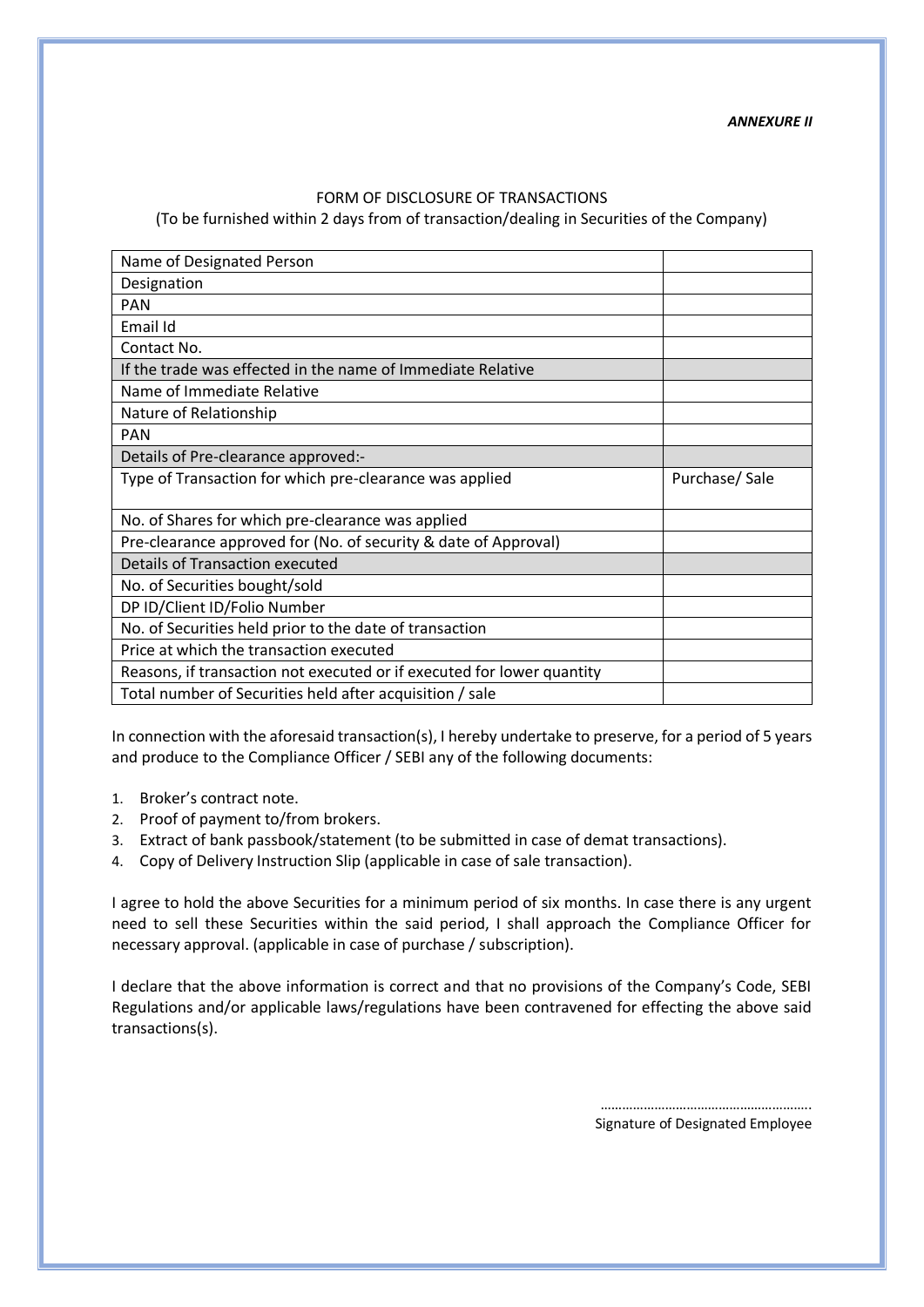#### *ANNEXURE III*

## **FORM A SEBI (Prohibition of Insider Trading) Regulations, 2015 [Regulation 7 (1) (a) read with Regulation 6 (2) – Initial Disclosure to the company]**

Name of the company: **Sat Industries Limited**

ISIN of the company: **INE065D01027**

**Details of Securities held by Promoter, Key Managerial Personnel (KMP) or Director and other such persons as mentioned in Regulation 6(2)**

| Name, PAN No.,<br>CIN/DIN &<br>address with | <b>Category of Person</b><br>(Promoters/KMP/<br>Directors/Immediate | Securities held as on the date of<br>regulation coming into force                       | % of shareholding |     |
|---------------------------------------------|---------------------------------------------------------------------|-----------------------------------------------------------------------------------------|-------------------|-----|
| contact nos.                                | Relatives/ others<br>etc.)                                          | Type of security<br>(For e.g. - Shares,<br>Warrants,<br>Convertible<br>Debentures etc.) | No.               |     |
| $\left( 1\right)$                           | (2)                                                                 | (3)                                                                                     | (4)               | (5) |
|                                             |                                                                     |                                                                                         |                   |     |
|                                             |                                                                     |                                                                                         |                   |     |

*Note: "Securities" shall have the meaning as defined under regulation 2(1) (i) of SEBI (Prohibition of Insider Trading) Regulations, 2015.*

**Details of Open Interest (OI) in derivatives of the company held by Promoter, Key Managerial Personnel (KMP), Director and other such persons as mentioned in Regulation 6(2)**

|                                                                                             | Open Interest of the Future contracts held as on<br>the date of regulation coming into force |                                         | Open Interest of the Option Contracts held as on<br>the date of regulation coming into force |                                                                                                   |      |  |
|---------------------------------------------------------------------------------------------|----------------------------------------------------------------------------------------------|-----------------------------------------|----------------------------------------------------------------------------------------------|---------------------------------------------------------------------------------------------------|------|--|
| Number of<br>Contract<br><b>Specifications</b><br><b>Units</b><br>(contracts * lot<br>size) |                                                                                              | <b>Notional value</b><br>in Rupee terms | Contract<br><b>Specifications</b>                                                            | Number of<br><b>Notional value</b><br><b>Units</b><br>in Rupee terms<br>(contracts * lot<br>size) |      |  |
| (6)                                                                                         | (7)                                                                                          | (8)                                     | (9)                                                                                          | (10)                                                                                              | (11) |  |
|                                                                                             |                                                                                              |                                         |                                                                                              |                                                                                                   |      |  |
|                                                                                             |                                                                                              |                                         |                                                                                              |                                                                                                   |      |  |

*Note: In case of Options, notional value shall be calculated based on premium plus strike price of options.*

*Name &* **Signature:**

**Designation:**

**Date:**

**Place:**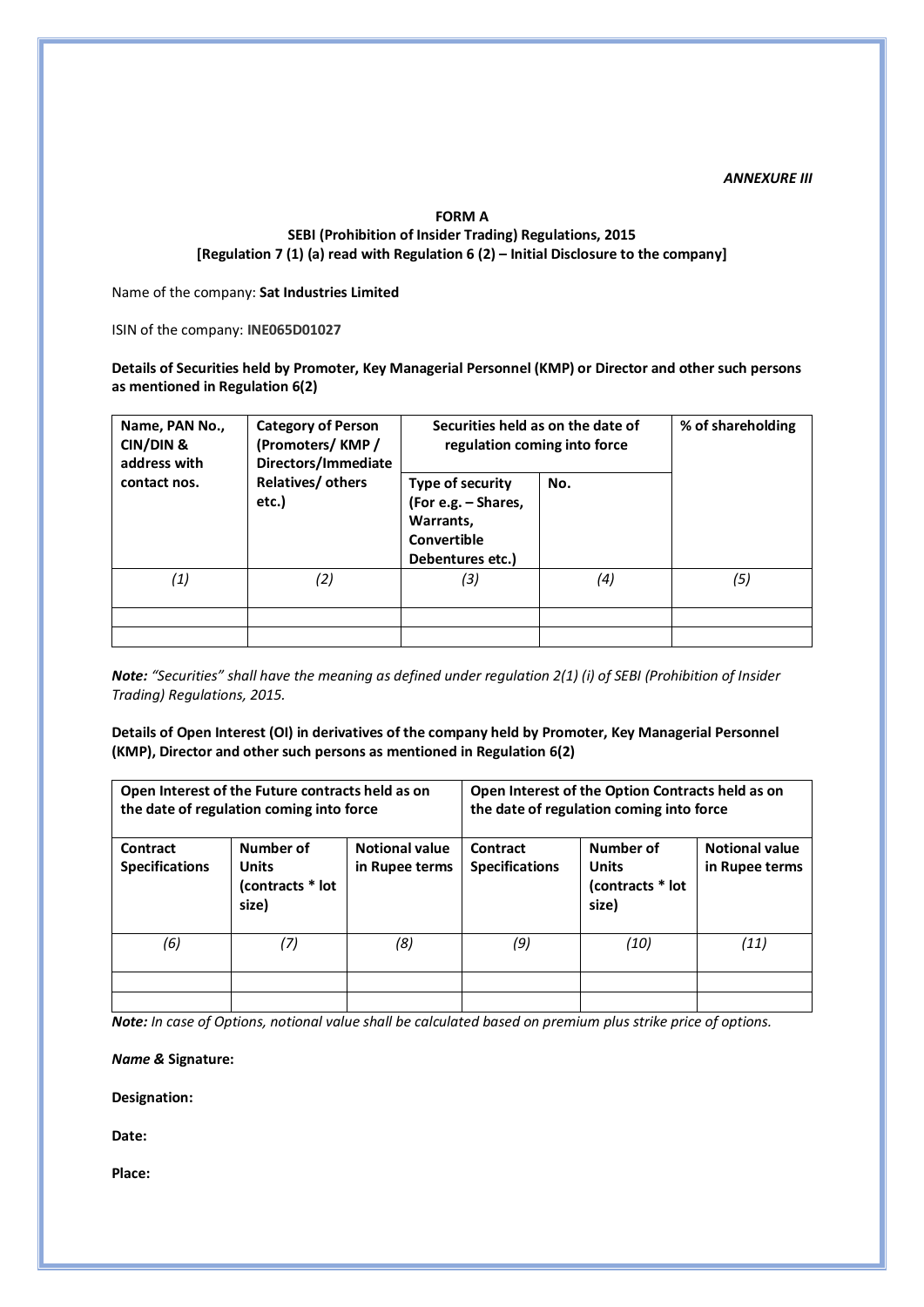*ANNEXURE IV*

#### **FORM B**

#### **SEBI (Prohibition of Insider Trading) Regulations, 2015 [Regulation 7 (1) (b) read with Regulation 6 (2) –Disclosure on becoming a director/ KMP/ Promoter]**

Name of the company: **Sat Industries Limited** ISIN of the company: **INE065D01027**

**Details of Securities held on appointment of Key Managerial Personnel (KMP) or Director or upon becoming Promoter of listed company and other such persons as mentioned in Regulation 6(2).**

| Name, PAN<br>No., CIN/DIN<br>& address<br>with contact<br>nos. | <b>Category of Person</b><br>(Promoters/KMP/<br>Directors/Immediate<br>Relatives/ others<br>etc.) | Date of<br>Appointment<br>of Director/<br><b>KMP</b> or date of<br>becoming | Securities held at the time of<br>becoming Promoter/<br>appointment of Director/<br><b>KMP</b>            | $%$ of<br>shareholding |     |
|----------------------------------------------------------------|---------------------------------------------------------------------------------------------------|-----------------------------------------------------------------------------|-----------------------------------------------------------------------------------------------------------|------------------------|-----|
|                                                                |                                                                                                   | Promoter                                                                    | Type of<br>security<br>(For e.g. $-$<br>Shares,<br>Warrants,<br>Convertible<br><b>Debentures</b><br>etc.) | No.                    |     |
| (1)                                                            | (2)                                                                                               | (3)                                                                         | (4)                                                                                                       | (5)                    | (6) |
|                                                                |                                                                                                   |                                                                             |                                                                                                           |                        |     |

*Note: "Securities" shall have the meaning as defined under regulation 2(1) (i) of SEBI (Prohibition of Insider Trading) Regulations, 2015.*

**Details of Open Interest (OI) in derivatives of the company held on appointment of Key Managerial Personnel (KMP) or Director or upon becoming Promoter and other such persons as mentioned in Regulation 6(2)**

| Director/KMP                      | Open Interest of the Future contracts held at the<br>time of becoming Promoter/appointment of |                                         | Open Interest of the Option Contracts held at the<br>time of becoming Promoter/appointment of<br>Director/KMP |                                         |      |  |
|-----------------------------------|-----------------------------------------------------------------------------------------------|-----------------------------------------|---------------------------------------------------------------------------------------------------------------|-----------------------------------------|------|--|
| Contract<br><b>Specifications</b> | Number of<br><b>Units</b><br>(contracts * lot<br>size)                                        | <b>Notional value</b><br>in Rupee terms | Contract<br><b>Specifications</b>                                                                             | <b>Notional value</b><br>in Rupee terms |      |  |
| (7)                               | (8)                                                                                           | (9)                                     | (10)                                                                                                          | (11)                                    | (12) |  |
|                                   |                                                                                               |                                         |                                                                                                               |                                         |      |  |
|                                   |                                                                                               |                                         |                                                                                                               |                                         |      |  |

*Note: In case of Options, notional value shall be calculated based on premium plus strike price of options. Name &* **Signature:**

**Designation:** 

**Date:**

**Place:**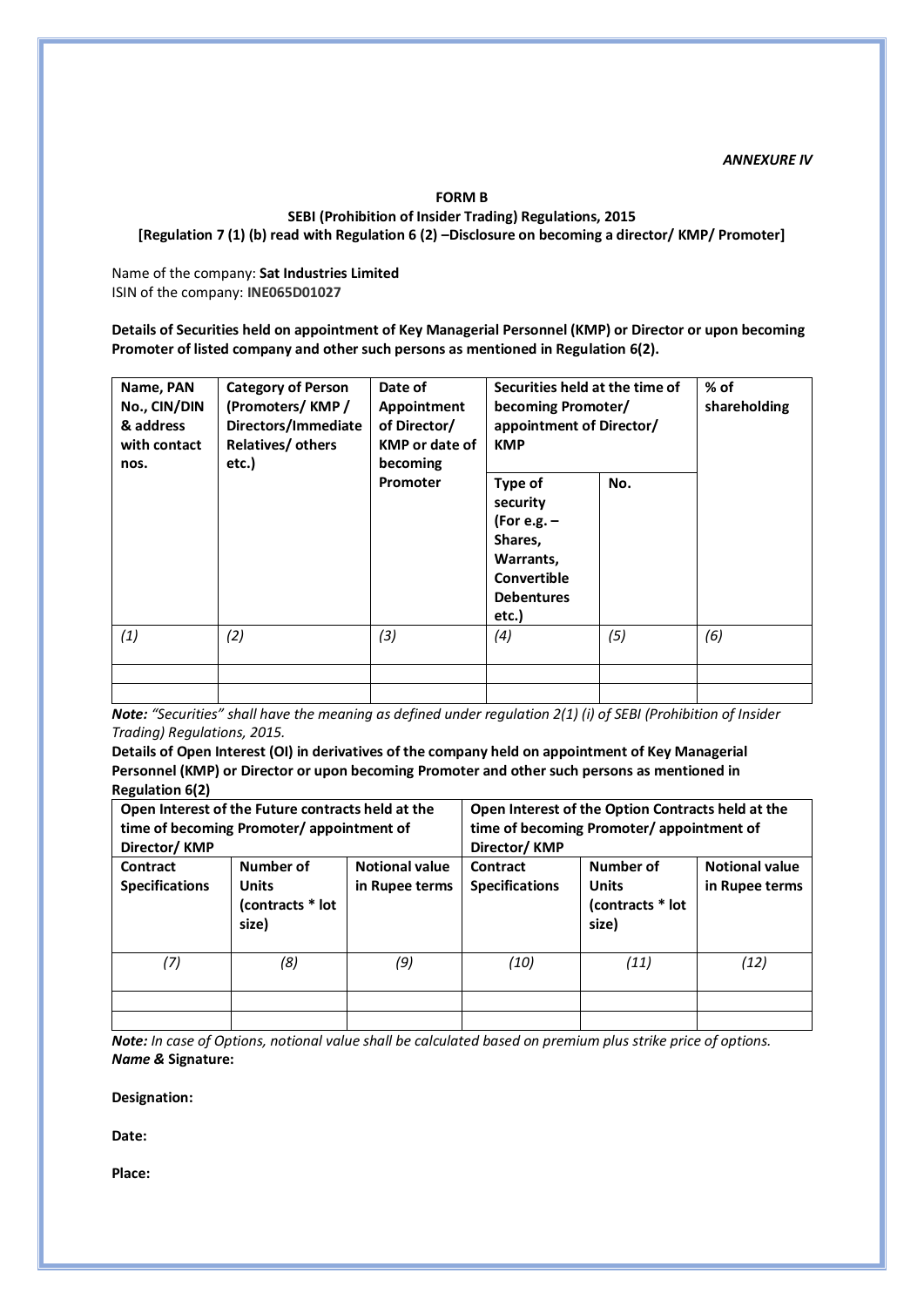#### *ANNEXURE V*

#### *INITIAL DISCLOSURE FORM*

#### *(Initial Disclosure of shareholding in Sat Industries Limited at the time of joining or at the time of being promoted as Designated Person)*

| $\mathbf{1}$ | <b>Name</b>                                                                                   |                            |                            |                       |                  |  |  |  |  |
|--------------|-----------------------------------------------------------------------------------------------|----------------------------|----------------------------|-----------------------|------------------|--|--|--|--|
|              | <b>PAN</b>                                                                                    |                            |                            |                       |                  |  |  |  |  |
| 2            | (in case of PAN is not available,                                                             |                            |                            |                       |                  |  |  |  |  |
|              | any other identifier authorized                                                               |                            |                            |                       |                  |  |  |  |  |
|              | by law)                                                                                       |                            |                            |                       |                  |  |  |  |  |
| 3            | <b>Designation</b>                                                                            |                            |                            |                       |                  |  |  |  |  |
| 4            | Location                                                                                      |                            |                            |                       |                  |  |  |  |  |
| 5            | <b>Contact Nos.</b>                                                                           |                            |                            |                       |                  |  |  |  |  |
| 6            | <b>Email Id</b>                                                                               |                            |                            |                       |                  |  |  |  |  |
| 7            | <b>Educational Institution of</b>                                                             |                            |                            |                       |                  |  |  |  |  |
|              | Graduation                                                                                    |                            |                            |                       |                  |  |  |  |  |
| 8            | <b>Details of Past Employment</b>                                                             |                            |                            |                       |                  |  |  |  |  |
|              | (Name of the past employer/                                                                   |                            |                            |                       |                  |  |  |  |  |
|              | organization)                                                                                 |                            |                            |                       |                  |  |  |  |  |
| 9            | <b>Date of declaration</b>                                                                    |                            |                            |                       |                  |  |  |  |  |
| 10           | Details of Securities held in the Company                                                     |                            |                            |                       |                  |  |  |  |  |
| a.           | <b>Held by the Designated Person</b>                                                          |                            |                            |                       |                  |  |  |  |  |
|              | <b>No. of Securities</b>                                                                      | Type of                    | Folio No(s), if            | If held in demat form |                  |  |  |  |  |
|              |                                                                                               | <b>Security</b>            | held in                    |                       |                  |  |  |  |  |
|              |                                                                                               |                            | physical form:             |                       |                  |  |  |  |  |
|              |                                                                                               |                            |                            | <b>DPID</b>           | <b>Client ID</b> |  |  |  |  |
|              |                                                                                               |                            |                            |                       |                  |  |  |  |  |
|              |                                                                                               |                            |                            |                       |                  |  |  |  |  |
|              |                                                                                               |                            |                            |                       |                  |  |  |  |  |
| b.           | Held by the Immediate Relative / person with whom Designated Person shares Material Financial |                            |                            |                       |                  |  |  |  |  |
|              | Relationship                                                                                  |                            |                            |                       |                  |  |  |  |  |
|              | <b>Name of Immediate Relative</b>                                                             |                            |                            |                       |                  |  |  |  |  |
|              | Relationship                                                                                  |                            |                            |                       |                  |  |  |  |  |
|              | <b>PAN</b>                                                                                    |                            |                            |                       |                  |  |  |  |  |
|              | (in case of PAN is not available,                                                             |                            |                            |                       |                  |  |  |  |  |
|              | any other identifier authorized                                                               |                            |                            |                       |                  |  |  |  |  |
|              | by law)                                                                                       |                            |                            |                       |                  |  |  |  |  |
|              | <b>No. of Securities</b>                                                                      | Type of<br><b>Security</b> | Folio No(s), if<br>held in | If held in demat form |                  |  |  |  |  |
|              |                                                                                               |                            | physical form:             | <b>DPID</b>           | <b>Client ID</b> |  |  |  |  |
|              |                                                                                               |                            |                            |                       |                  |  |  |  |  |
|              |                                                                                               |                            |                            |                       |                  |  |  |  |  |
|              |                                                                                               |                            |                            |                       |                  |  |  |  |  |

- **Immediate Relative** includes spouse, parent, sibling and their children or of the spouse, any of whom is either dependent financially on them, or consults them in taking decisions relating to Trading in Securities.
- **Material Financial Relationship** means a relationship in which one person is a recipient of any kind of payment such as by way of a loan or gift during the immediately preceding 12 months, equivalent to at least 25% of such payer's annual income but shall exclude relationship in which payment is based on arm's length transaction

*……………………………….* en de la seu de la construction de la construction de la seu de la construction de la construction de la const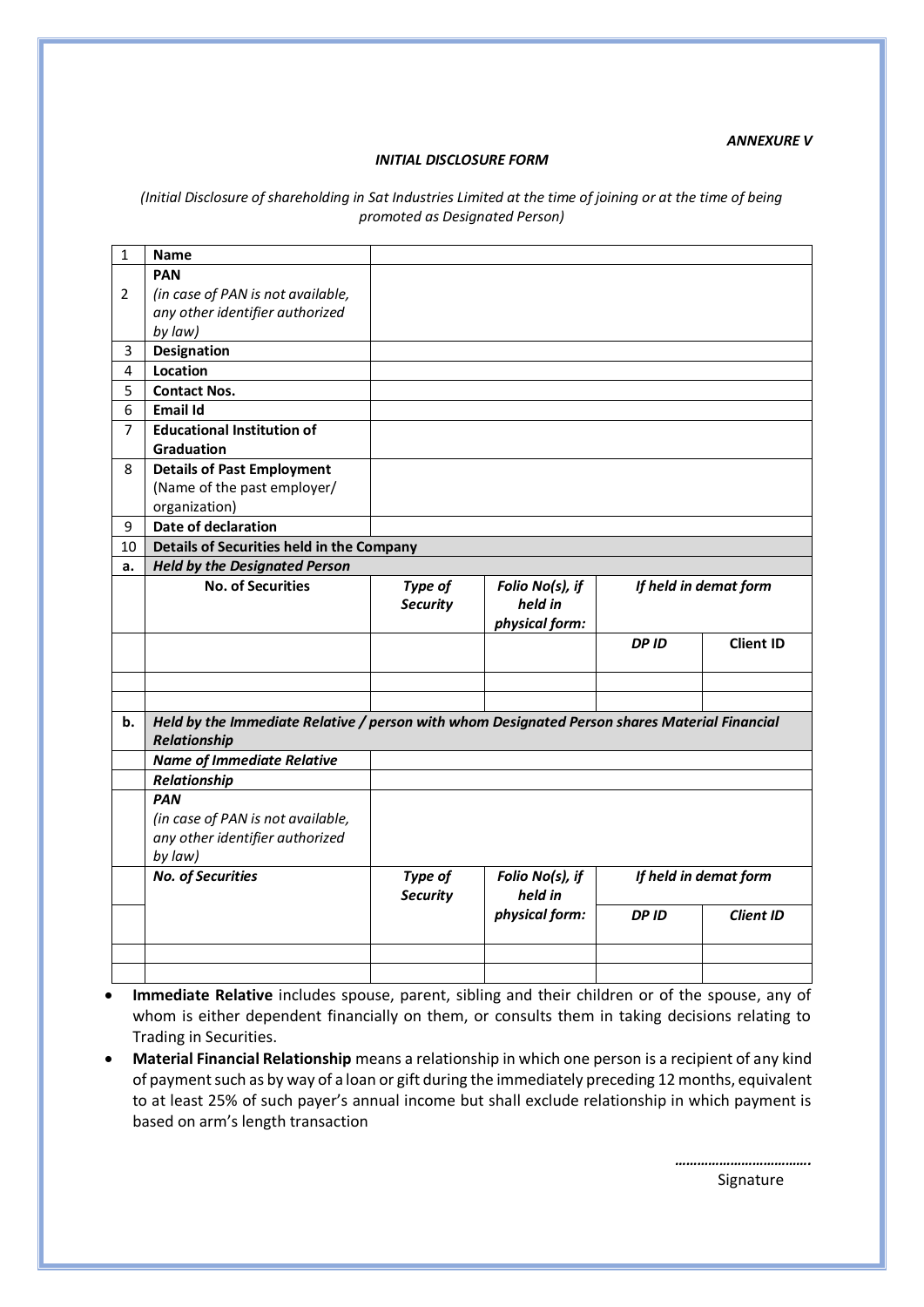#### **FORM C SEBI (Prohibition of Insider Trading) Regulations, 2015 [Regulation 7 (2) read with Regulation 6 (2) – Continual Disclosures]**

Name of the company: **Sat Industries Limited**

ISIN of the company: **INE065D01027**

**Details of change in holding of Securities of Promoter, Employee or Director of a listed company and other such persons as mentioned in Regulation 6(2).**

| <b>Na</b>     | Category    |               |        | <b>Securities</b> |                          |     |             | Securi       |        | No.    | <b>Date</b> | Date  | Mode of   |
|---------------|-------------|---------------|--------|-------------------|--------------------------|-----|-------------|--------------|--------|--------|-------------|-------|-----------|
| me,           | of Person   |               |        | acquired/         |                          |     |             | ties         |        | and %  | of          | of    | acquisiti |
| PA            | (Promoter   | <b>Securi</b> |        | <b>Disposed</b>   |                          |     |             | held         |        | of     | allot       | intim | on        |
| N             | s/KMP/      | ties          |        |                   |                          |     |             | post         |        | share  | ment        | ation | (market   |
| No.,          | Directors/i | held          |        |                   |                          |     |             | acqui        |        | holdin | advic       | to    | purchase  |
| <b>CIN</b>    | mmediate    | prior         |        |                   |                          |     |             | sition       |        | g      | e/          | the   | / public  |
| /DI           | relatives/  | to            |        |                   |                          |     |             | $\prime$     |        |        | acqui       | Com   | rights/pr |
| <b>N&amp;</b> | others      | acqui         |        |                   |                          |     |             | dispo        |        |        | sition      | pany  | eferentia |
| add           | etc.)       | sition        |        |                   |                          |     |             | sal          |        |        | of          |       | I offer / |
| ress          |             |               |        |                   |                          |     |             |              |        |        | share       |       | off       |
| wit           |             | $\prime$      |        |                   |                          |     |             |              |        |        | s/          |       | market/   |
|               |             | dispo         |        |                   |                          |     |             |              |        |        |             |       | Inter-se  |
| h             |             | sal           |        |                   |                          |     |             |              |        |        | sale<br>of  |       | transfer  |
| con           |             |               |        |                   |                          |     |             |              |        |        |             |       |           |
| tact          |             |               |        |                   |                          |     |             |              |        |        | share       |       | etc.      |
| nos.          |             |               |        |                   |                          |     |             |              |        |        | s           |       |           |
|               |             |               |        |                   |                          |     |             |              |        |        | speci       |       |           |
|               |             |               |        |                   |                          |     |             |              |        |        | fy          |       |           |
|               |             | <b>Type</b>   | No.    | <b>Type of</b>    | N                        | Va  | Tra         | <b>Type</b>  | No.    | From   | To          |       |           |
|               |             | of            | and %  | security          | $\mathbf{o}$             | lu. | nsa         | of           | and %  |        |             |       |           |
|               |             | securi        | of     | (For e.g.         | $\ddot{\phantom{0}}$     | e   | ct          | securi       | of     |        |             |       |           |
|               |             | ty            | share  | - Shares,         |                          |     | ion         | ty           | share  |        |             |       |           |
|               |             | (For          | holdin | <b>Warrants</b>   |                          |     | <b>Typ</b>  | (For         | holdin |        |             |       |           |
|               |             | $e.g. -$      | g      |                   |                          |     | e           | $e.g. -$     | g      |        |             |       |           |
|               |             | <b>Share</b>  |        | Converti          |                          |     | (Bu         | <b>Share</b> |        |        |             |       |           |
|               |             | s,            |        | ble               |                          |     | y/          | s,           |        |        |             |       |           |
|               |             | Warr          |        | Debentur          |                          |     | Sale        | Warr         |        |        |             |       |           |
|               |             |               |        | es etc.) x        |                          |     | $\prime$    | ants,        |        |        |             |       |           |
|               |             | ants,         |        |                   |                          |     |             |              |        |        |             |       |           |
|               |             | Conv          |        |                   |                          |     | <b>Pled</b> | Conv         |        |        |             |       |           |
|               |             | ertibl        |        |                   |                          |     | ge /        | ertibl       |        |        |             |       |           |
|               |             | e             |        |                   |                          |     | Rev         | e            |        |        |             |       |           |
|               |             | <b>Debe</b>   |        |                   |                          |     | oke         | <b>Debe</b>  |        |        |             |       |           |
|               |             | nture         |        |                   |                          |     | $\prime$    | nture        |        |        |             |       |           |
|               |             | s etc.)       |        |                   |                          |     | Invo        | s etc.)      |        |        |             |       |           |
|               |             |               |        |                   |                          |     | ke)         |              |        |        |             |       |           |
| (1)           | (2)         | $(3)$         | (4)    | (5)               | $\overline{\mathcal{L}}$ | (7) | (8)         | (9)          | (10)   | (11)   | (12)        | (13)  | (14)      |
|               |             |               |        |                   | 6                        |     |             |              |        |        |             |       |           |
|               |             |               |        |                   |                          |     |             |              |        |        |             |       |           |
|               |             |               |        |                   |                          |     |             |              |        |        |             |       |           |
|               |             |               |        |                   |                          |     |             |              |        |        |             |       |           |
|               |             |               |        |                   |                          |     |             |              |        |        |             |       |           |
|               |             |               |        |                   |                          |     |             |              |        |        |             |       |           |
|               |             |               |        |                   |                          |     |             |              |        |        |             |       |           |
|               |             |               |        |                   |                          |     |             |              |        |        |             |       |           |

*Note: "Securities" shall have the meaning as defined under regulation 2(1) (i) of SEBI (Prohibition of Insider Trading) Regulations, 2015*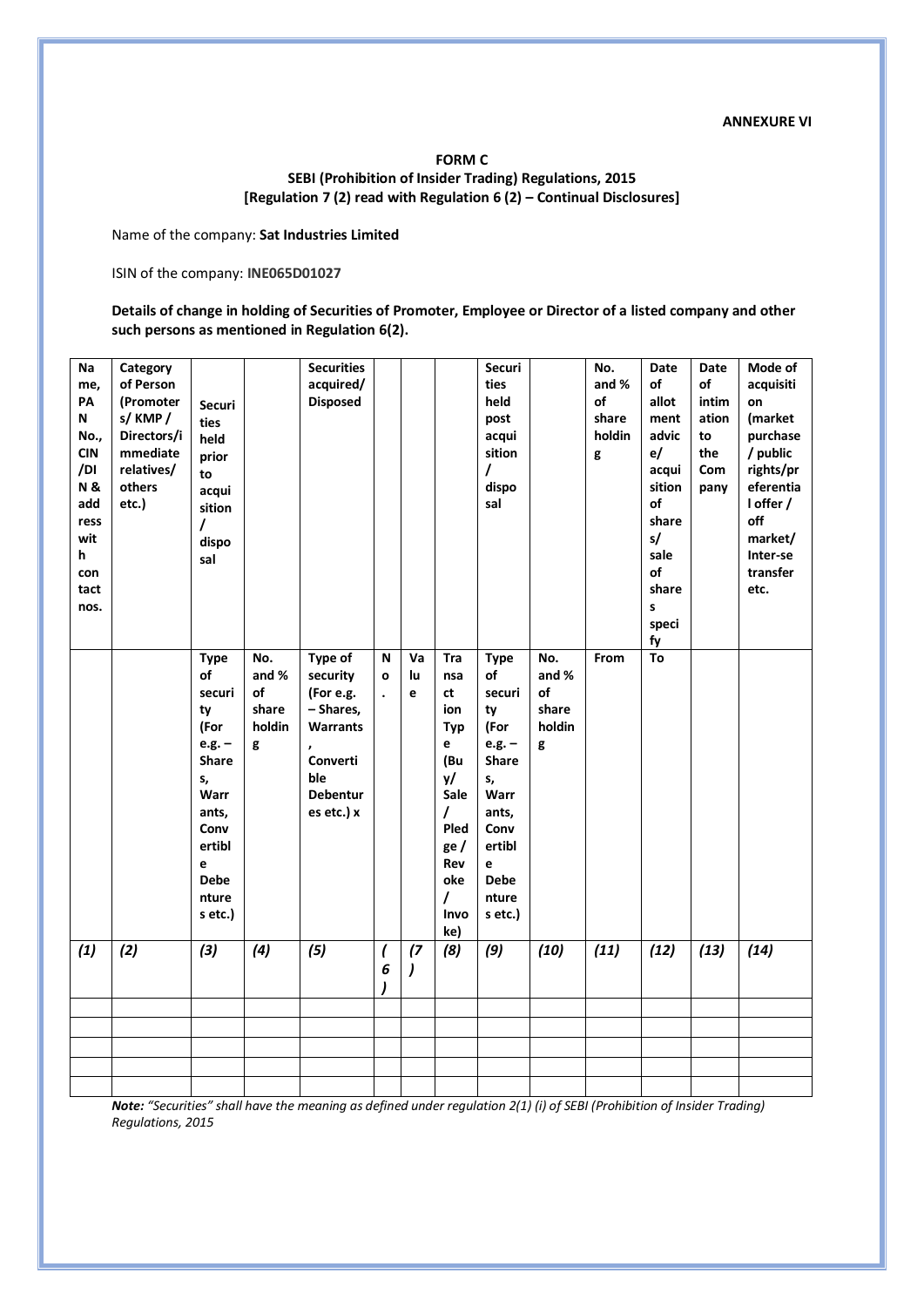**Details of trading in derivatives of the company by Promoter, Employee or Director of a listed company and other such persons as mentioned in Regulation 6(2)** *.*

|                     |                            | Trading in derivatives (Specify type of contract, Futures or<br><b>Options</b> | <b>Exchange on</b><br>which the<br>trade<br>was executed |                          |                                                    |      |
|---------------------|----------------------------|--------------------------------------------------------------------------------|----------------------------------------------------------|--------------------------|----------------------------------------------------|------|
| Type of<br>Contract | Contract<br>specifications |                                                                                | Buy                                                      |                          |                                                    |      |
|                     |                            | <b>Notional</b><br>Value                                                       | Number of<br>units<br>(contracts *<br>lot<br>size)       | <b>Notional</b><br>Value | Number of<br>units<br>(contracts *<br>lot<br>size) |      |
| (15)                | (16)                       | (17)                                                                           | (18)                                                     | (19)                     | (20)                                               | (21) |
|                     |                            |                                                                                |                                                          |                          |                                                    |      |

## **Name & Signature:**

**Designation:**

**Date:**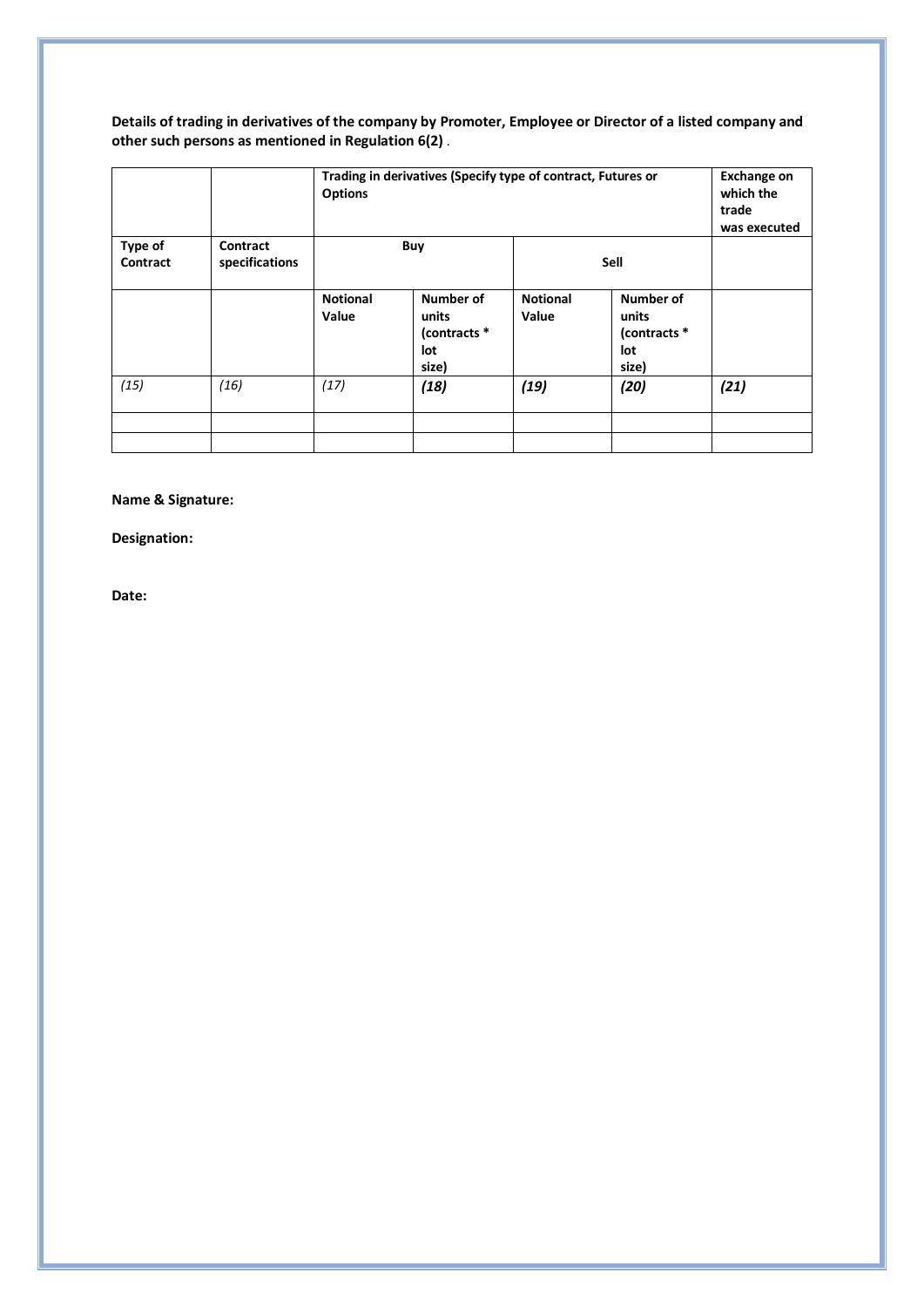*ANNEXURE VII*

#### **FORM of ANNUAL DISCLOSURE**

*(To be furnished before30th April of each year for the previous year)*

| 1              | <b>Name</b>                                                                                   |                 |                  |                       |                  |  |  |  |  |  |
|----------------|-----------------------------------------------------------------------------------------------|-----------------|------------------|-----------------------|------------------|--|--|--|--|--|
| $\overline{2}$ | <b>PAN</b>                                                                                    |                 |                  |                       |                  |  |  |  |  |  |
|                | (in case of PAN is not available, any                                                         |                 |                  |                       |                  |  |  |  |  |  |
|                | other identifier authorized by law)                                                           |                 |                  |                       |                  |  |  |  |  |  |
| 3              | <b>Designation</b>                                                                            |                 |                  |                       |                  |  |  |  |  |  |
| 4              | Location                                                                                      |                 |                  |                       |                  |  |  |  |  |  |
| 5              | <b>Contact Nos.</b>                                                                           |                 |                  |                       |                  |  |  |  |  |  |
| 6              | Email Id                                                                                      |                 |                  |                       |                  |  |  |  |  |  |
| 7              | <b>Educational Institution of Graduation</b>                                                  |                 |                  |                       |                  |  |  |  |  |  |
| 8              | <b>Details of Past Employment</b>                                                             |                 |                  |                       |                  |  |  |  |  |  |
|                | (Name of the past employer/                                                                   |                 |                  |                       |                  |  |  |  |  |  |
|                | organization)                                                                                 |                 |                  |                       |                  |  |  |  |  |  |
| 9              | Date of declaration                                                                           |                 |                  |                       |                  |  |  |  |  |  |
| 10             | Details of Securities held in the Company                                                     |                 |                  |                       |                  |  |  |  |  |  |
| а.             | <b>Held by the Designated Person</b>                                                          |                 |                  |                       |                  |  |  |  |  |  |
|                | <b>No. of Securities</b>                                                                      | Type of         | Folio No(s), if  | If held in demat form |                  |  |  |  |  |  |
|                |                                                                                               | <b>Security</b> | held in physical |                       |                  |  |  |  |  |  |
|                |                                                                                               |                 | form:            |                       |                  |  |  |  |  |  |
|                |                                                                                               |                 |                  |                       |                  |  |  |  |  |  |
|                |                                                                                               |                 |                  | <b>DPID</b>           | <b>Client ID</b> |  |  |  |  |  |
|                |                                                                                               |                 |                  |                       |                  |  |  |  |  |  |
|                |                                                                                               |                 |                  |                       |                  |  |  |  |  |  |
|                |                                                                                               |                 |                  |                       |                  |  |  |  |  |  |
| b              | Held by the Immediate Relative / person with whom Designated Person shares Material Financial |                 |                  |                       |                  |  |  |  |  |  |
|                | Relationship                                                                                  |                 |                  |                       |                  |  |  |  |  |  |
|                | <b>Name of Immediate Relative</b>                                                             |                 |                  |                       |                  |  |  |  |  |  |
|                | Relationship                                                                                  |                 |                  |                       |                  |  |  |  |  |  |
|                | <b>PAN</b>                                                                                    |                 |                  |                       |                  |  |  |  |  |  |
|                | (in case of PAN is not available, any                                                         |                 |                  |                       |                  |  |  |  |  |  |
|                | other identifier authorized by law)                                                           |                 |                  |                       |                  |  |  |  |  |  |
|                | <b>No. of Securities</b>                                                                      | <b>Type of</b>  | Folio No(s), if  | If held in demat form |                  |  |  |  |  |  |
|                |                                                                                               | <b>Security</b> | held in physical |                       |                  |  |  |  |  |  |
|                |                                                                                               |                 | form:            |                       |                  |  |  |  |  |  |
|                |                                                                                               |                 |                  | <b>DPID</b>           | <b>Client ID</b> |  |  |  |  |  |
|                |                                                                                               |                 |                  |                       |                  |  |  |  |  |  |
|                |                                                                                               |                 |                  |                       |                  |  |  |  |  |  |

*Notes:*

- **Immediate Relative** includes spouse, parent, sibling and their children or of the spouse, any of whom is either dependent financially on them, or consults them in taking decisions relating to Trading in Securities.
- **Material Financial Relationship** means a relationship in which one person is a recipient of any kind of payment such as by way of a loan or gift during the immediately preceding 12 months, equivalent to at least 25% of such payer's annual income but shall exclude relationship in which payment is based on arm's length transaction

Signature

……………………………………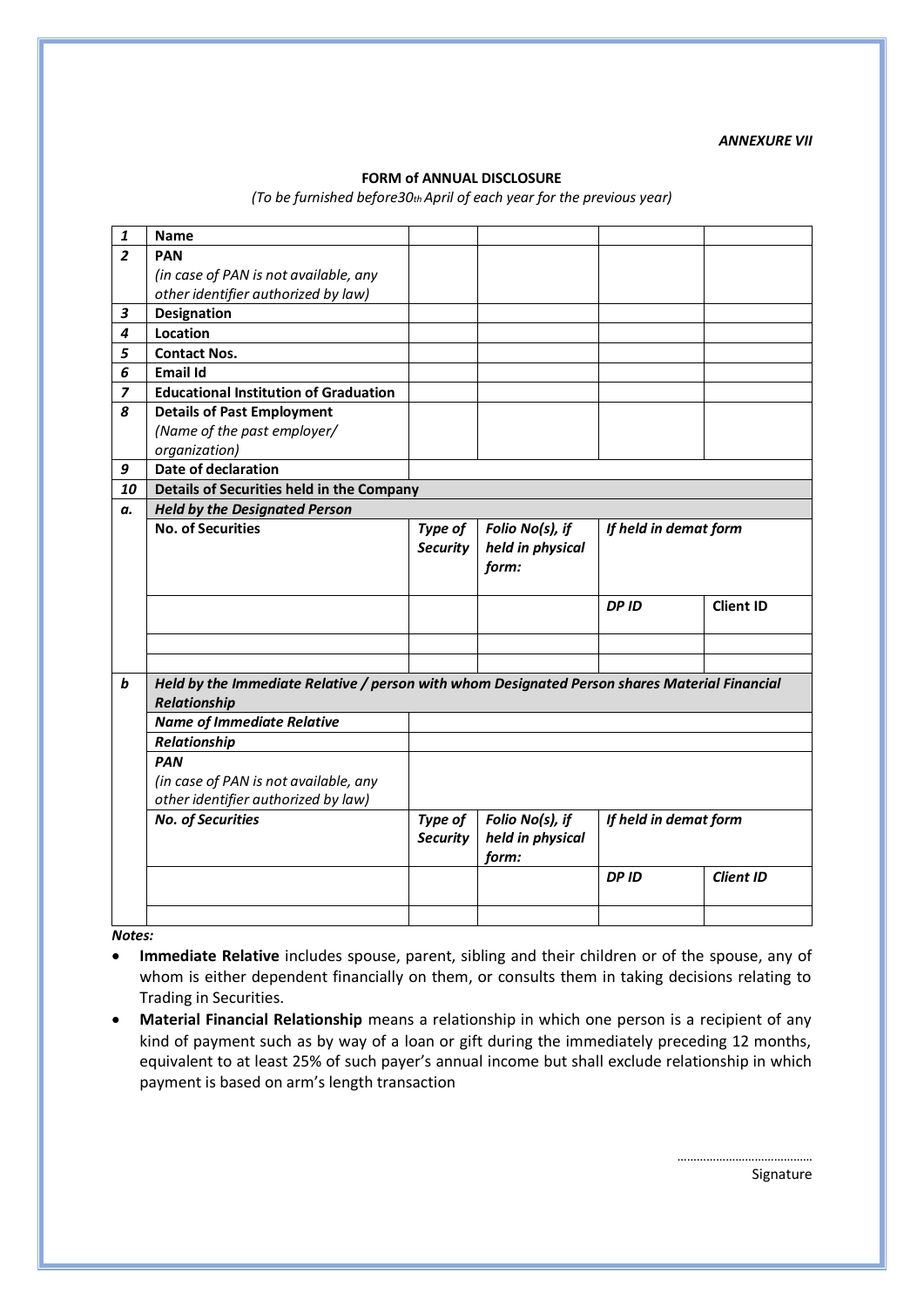#### **ANNEXURE VIII**

**Form D**

#### **Securities and Exchange Board of India (Prohibition of Insider Trading) Regulations, 2015 Regulation 7(3) – Transactions by Other connected persons as identified by the Company**

Name of the company: **Sat Industries Limited**

ISIN of the company: **INE065D01027'**

**Details of trading in securities by other connected person as identified by the Company.**

| <b>Nam</b><br>е,<br>PAN<br>No.,<br>CIN/<br><b>DIN</b><br>&<br>addr<br>ess<br>with<br>cont<br>act<br>nos. | Conne<br>ction<br>with<br>the<br>Compa<br>ny | <b>Securities held</b><br>prior to<br>acquisition<br>/ disposal                                                              |                                       | <b>Securities</b><br>acquired/Dispose<br>d                                                                                   |                   | <b>Securities held</b><br>post<br>acquisition/<br>disposal |                                                                                                   |                                                                                                                              | Date of<br>allotment<br>advice/<br>acquisition of<br>shares/<br>sale of shares<br>specify |      | <b>Date</b><br>of<br>intima<br>tion<br>to the<br>Comp<br>any | Mode of<br>acquisiti<br>on<br>(market<br>purchase<br>/ public<br>rights/pr<br>eferentia<br>I offer /<br>off<br>market/<br>Inter-se<br>transfer<br>etc. |      |
|----------------------------------------------------------------------------------------------------------|----------------------------------------------|------------------------------------------------------------------------------------------------------------------------------|---------------------------------------|------------------------------------------------------------------------------------------------------------------------------|-------------------|------------------------------------------------------------|---------------------------------------------------------------------------------------------------|------------------------------------------------------------------------------------------------------------------------------|-------------------------------------------------------------------------------------------|------|--------------------------------------------------------------|--------------------------------------------------------------------------------------------------------------------------------------------------------|------|
|                                                                                                          |                                              | Type of<br>securit<br>y<br>(For<br>$e.g. -$<br>Shares,<br>Warra<br>nts,<br>Conver<br>tible<br><b>Debent</b><br>ures<br>etc.) | No. and<br>$%$ of<br>shareho<br>Iding | Type of<br>securit<br>y<br>(For<br>$e.g. -$<br>Shares,<br>Warra<br>nts,<br>Conver<br>tible<br><b>Debent</b><br>ures<br>etc.) | N<br>$\mathbf{o}$ | Val<br>ue                                                  | Tran<br>sact<br>ion<br><b>Type</b><br>(Buy<br>Sale/<br>Pled<br>ge /<br>Revo<br>ke/<br>Invo<br>ke) | Type of<br>securit<br>y<br>(For<br>$e.g. -$<br>Shares,<br>Warra<br>nts,<br>Conver<br>tible<br><b>Debent</b><br>ures<br>etc.) | No. and<br>$%$ of<br>shareho<br>Iding                                                     | From | To                                                           |                                                                                                                                                        |      |
| (1)                                                                                                      | (2)                                          | (3)                                                                                                                          | (4)                                   | (5)                                                                                                                          | 6                 | (7)                                                        | (8)                                                                                               | (9)                                                                                                                          | (10)                                                                                      | (11) | (12)                                                         | (13)                                                                                                                                                   | (14) |
|                                                                                                          |                                              |                                                                                                                              |                                       |                                                                                                                              |                   |                                                            |                                                                                                   |                                                                                                                              |                                                                                           |      |                                                              |                                                                                                                                                        |      |

*Note: "Securities" shall have the meaning as defined under regulation 2(1) (i) of SEBI (Prohibition of Insider Trading) Regulations, 2015.*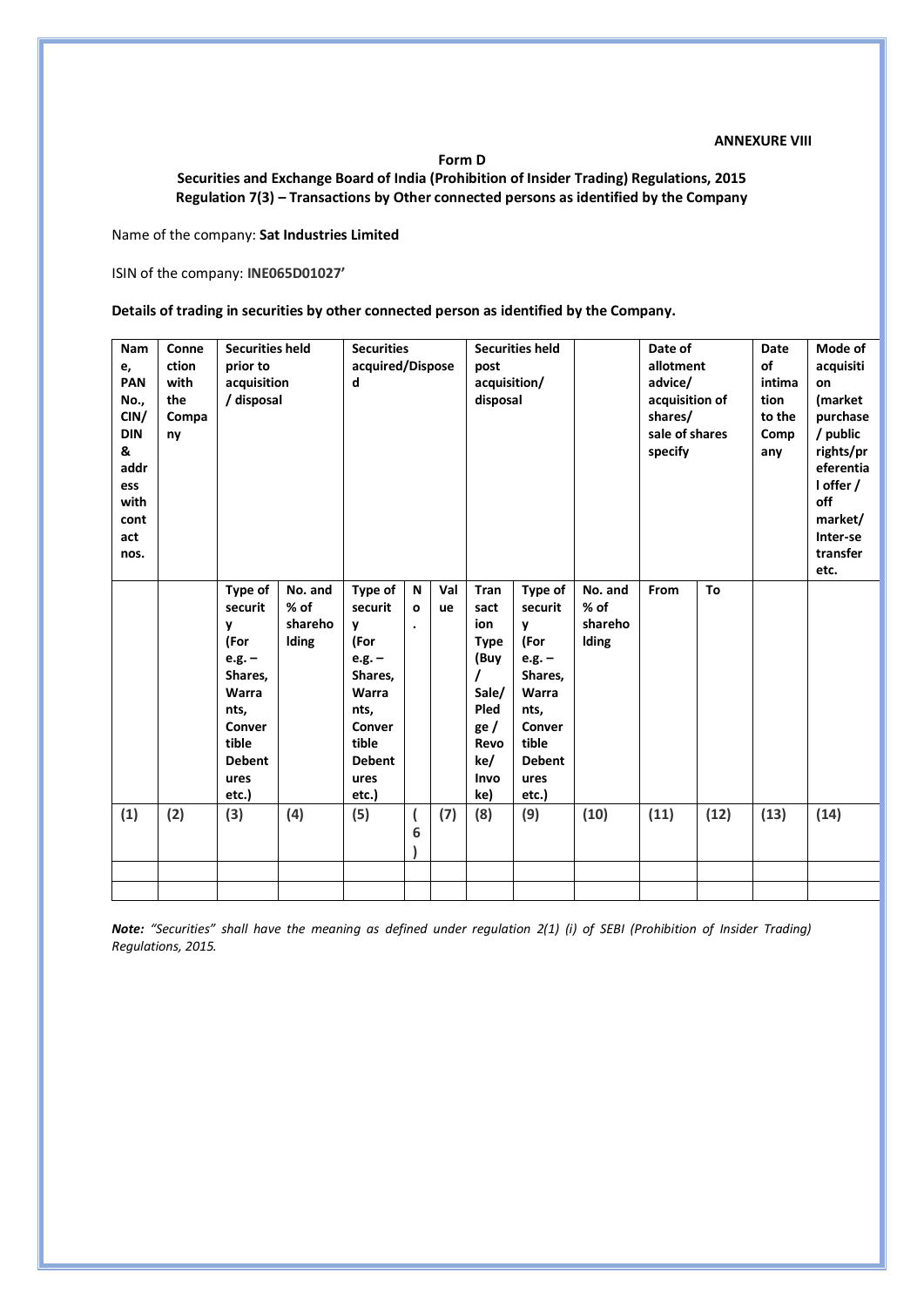| <b>Type of</b><br>Contract | Trading in derivatives (Specify type of contract, Futures or Options etc)<br>Contract<br>specifications | Buy                      |                                                    | Sell                     |                                                    | <b>Exchange on</b><br>which the<br>trade<br>Was executed |
|----------------------------|---------------------------------------------------------------------------------------------------------|--------------------------|----------------------------------------------------|--------------------------|----------------------------------------------------|----------------------------------------------------------|
|                            |                                                                                                         | <b>Notional</b><br>Value | Number of<br>units<br>(contracts *<br>lot<br>size) | <b>Notional</b><br>Value | Number of<br>units<br>(contracts *<br>lot<br>size) |                                                          |
| (15)                       | (16)                                                                                                    | (17)                     | (18)                                               | (19)                     | (20)                                               | (21)                                                     |
|                            |                                                                                                         |                          |                                                    |                          |                                                    |                                                          |
|                            |                                                                                                         |                          |                                                    |                          |                                                    |                                                          |

## **Details of trading in derivatives of the company by other Connected Person as identified by the Company**

**Name:**

**Signature:**

**Date:**

**Place:**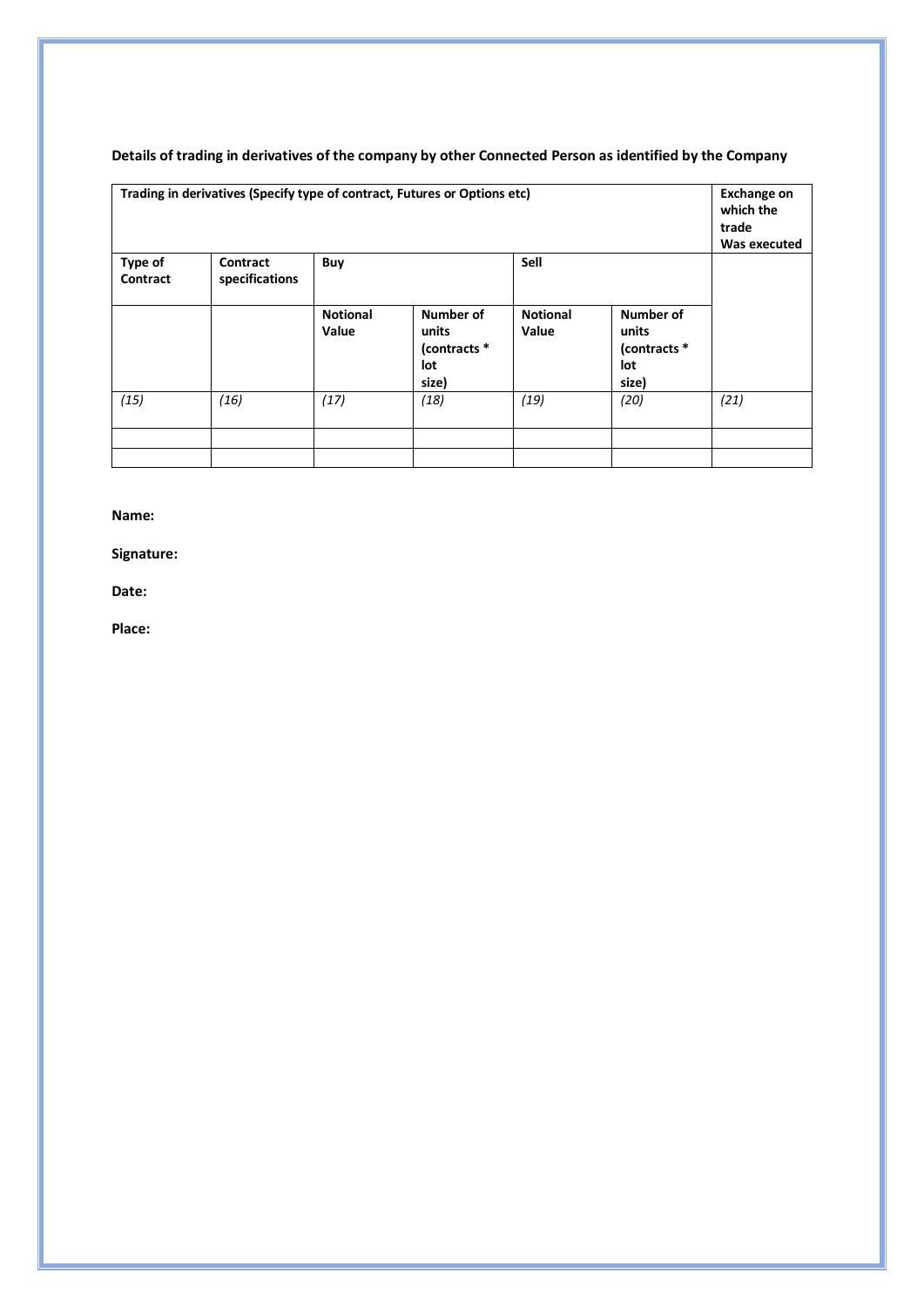#### **ANNEXURE IX**

#### **APPLICATION FOR ANNUAL TRADING PLAN**

| Τo, | <b>The Compliance Officer</b><br><b>Sat Industries Limited</b>                   | Date: |
|-----|----------------------------------------------------------------------------------|-------|
|     | PAN                                                                              |       |
|     | 2. No. of securities held in the Company as on date: ___________________________ |       |
| 3.  | Approval sought for: Self Self Immediate Relative (IR)                           |       |
|     | 4. Trading plan belongs for a period of months i.e. for a period commencing from |       |

5. Details of the proposed trade:

| S. No. | Nature of<br>transaction<br>(Sale/Purchase) | Date of<br>transaction/period/interval<br>for transaction | Value of<br>trade/No. of<br>securities<br>transacted | <b>Conditions</b><br>/Remarks |
|--------|---------------------------------------------|-----------------------------------------------------------|------------------------------------------------------|-------------------------------|
|        |                                             |                                                           |                                                      |                               |

#### **Undertaking:**

- a) I will not commence trading earlier than six months from the public disclosure of the plan.
- b) I do not have overlapping trading plan for the same period.

\_\_\_\_\_\_\_ and ending on \_\_\_\_\_\_\_\_\_\_\_\_\_\_\_\_\_\_\_\_

- c) In the event that I am in possession/knowledge of any information that is construed as "Unpublished Price Sensitive Information" as defined in the Policy, at the time of formulation and approval of this plan but which is not made public at the time of trading as per the approved time schedule in the said plan, I shall inform the Compliance Officer of the same and shall completely refrain from dealing in the securities of the Company until such information becomes public;
- d) I have not contravened the provisions of the Insider Trading Policy as notified by the Company from time to time;
- e) I have made full and true disclosure in the matter.
- f) I undertake to abide by this trading plan once approved and shall furnish such declarations/ disclosures as may be deemed necessary by compliance officer for the monitoring of this plan.
- g) I shall not use this trading plan as a tool for market abuse

#### **Signature:**

#### **Date:**

For use of Compliance Officer:

| <b>Application recd. date</b> | <b>Approval Date</b> | Approval No. | <b>Compliance Officer's</b><br>signature |
|-------------------------------|----------------------|--------------|------------------------------------------|
|                               |                      |              |                                          |

Approval granted for Trading Plan for a period of \_\_\_\_\_months commencing from \_\_\_\_\_\_\_\_\_\_\_\_ up till

Notification to Stock Exchange

Signature of Compliance Officer**: \_\_\_\_\_\_\_\_\_\_\_\_\_\_\_\_\_\_\_\_\_\_\_\_**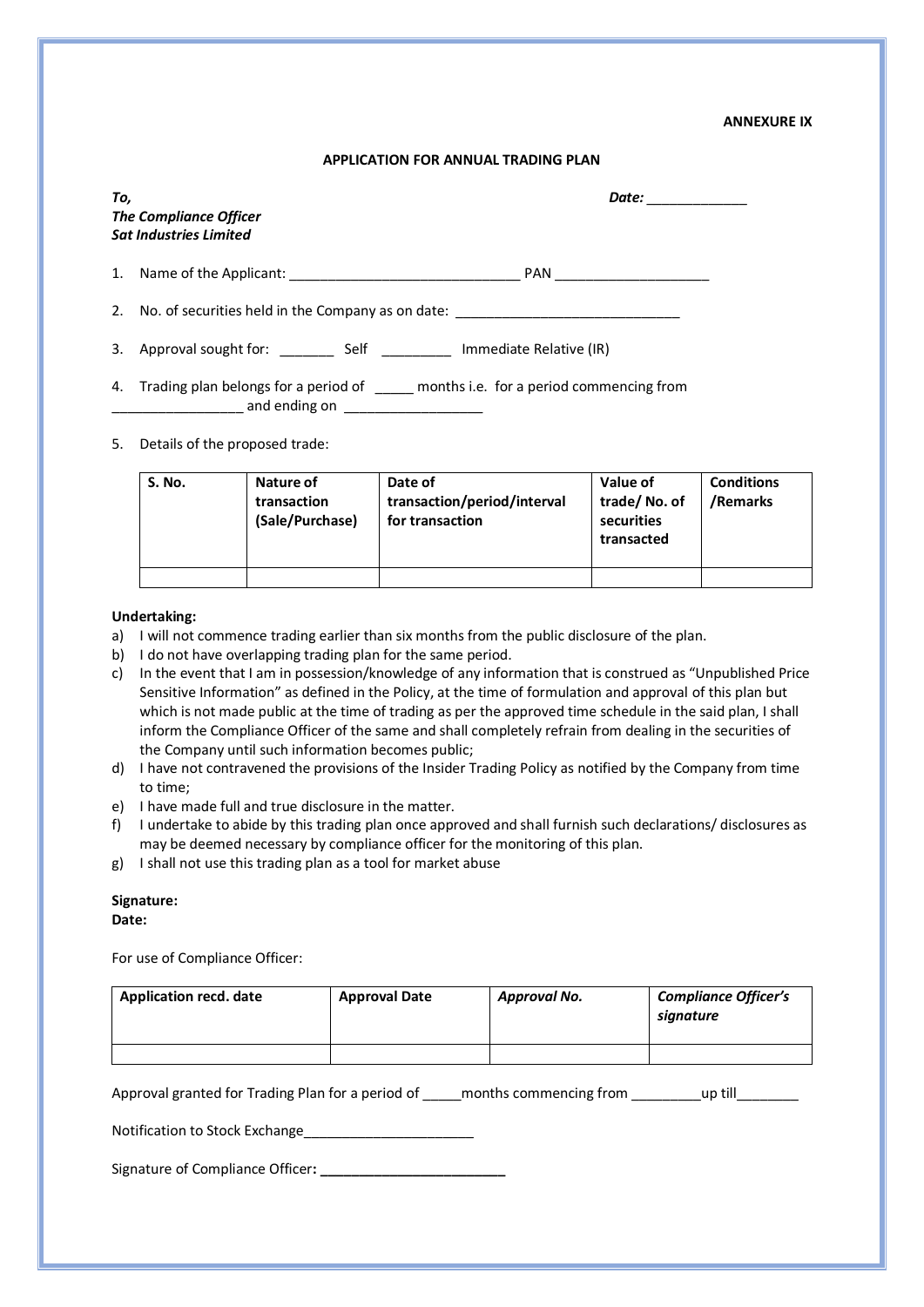#### **Annexure X**

#### **"Associated"**

For the purposes of the Code, a person (being an individual or a legal person, such as a company) "**Associated"** with Insider if, but only if, he or she (not being himself such a designated employee) is:

- 1. Immediate relative of an Insider or;
- 2. except where the context otherwise requires, a body corporate in which the designated employee along with any other Associated person hold at least 10 per cent. of the equity share capital or are entitled to exercise or control the exercise of 10 per cent. or more of the voting rights or in practice where his or her directions or instructions are normally followed or;
- 3. a body corporate in which Insider or someone who is otherwise a connected person, is a director or a senior executive who has the power to make management decisions affecting the future development and business prospects of that body corporate or;
- 4. person acting in his/her capacity as a trustee of any trust the beneficiaries of which include:
	- the Insider, his/her spouse and any children of the director/ employee/ consultant; or
	- a body corporate with which he/she is associated or of a trust whose terms confer a power on the trustees that may be exercised for the benefit of the Insider, his/her spouse, children or any such body corporate or
- 5. a person acting in his/her capacity as partner of that Insider;
- 6. a person acting in his/her capacity as a partner of any person who is:
	- that Insider's spouse;
	- that Insider's child;
	- a body corporate with which that Insider is Associated; or
	- a person acting in his/her capacity as a trustee of any trust of a type specified in paragraph 4 above.